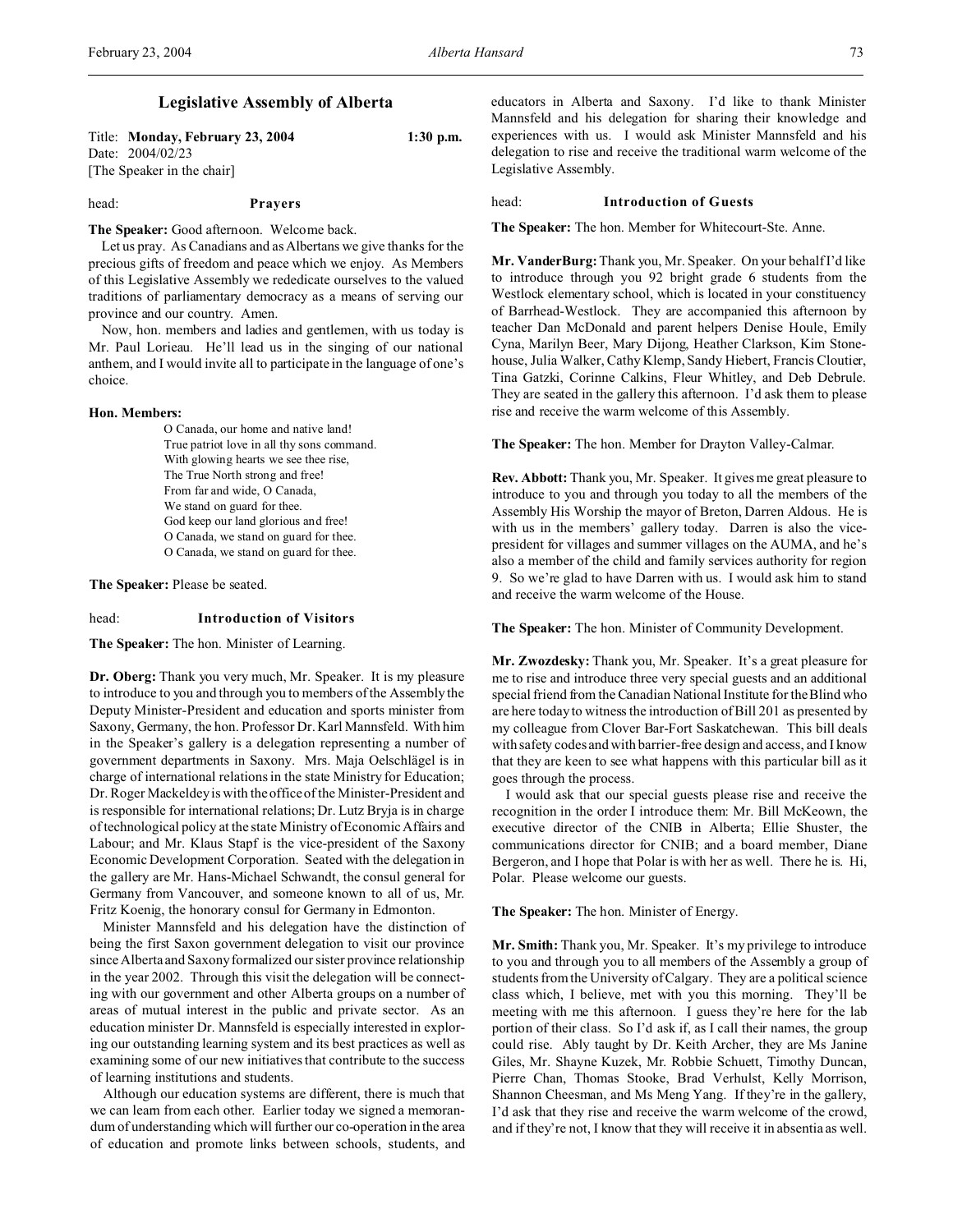**Ms Blakeman:** Thank you very much, Mr. Speaker. I'm just delighted today to introduce to you and through you to all members of the Assembly members of a very special group in my constituency. Today we have joining us in the public gallery 25 members of the Edmonton Jewish seniors' centre. This organization, which runs a day facility, has been in my constituency in the area of Oliver since the early '50s. They have a number of outings, like the one they're all on today, and they're accompanied by their team leaders, their group leaders, Joyce Galante and Rosemary Kitay. I would ask them all to please rise and accept the warm welcome of the Assembly.

**The Speaker:** The hon. Minister of Environment.

**Dr. Taylor:** Thank you, Mr. Speaker. I'm very pleased to rise and introduce to you and through you to this House a young lady that's been working in my office. We had one of our senior people go off for very serious surgery, and we have a young lady by the name of Sonia Ammar, that's been working in our office and has done an excellent job for us. She's been just a real pleasure to have in our office, and she is here today, being able for the first time in her history to observe the House in question period. I'd like Sonia to rise and receive the warm welcome from the House.

**The Speaker:** The hon. Member for Edmonton-Strathcona.

**Dr. Pannu:** Thank you, Mr. Speaker. I'm delighted to introduce to you and through you to members of the Assembly today Shirley Barg, chair of the Council of Alberta University Students and president of Athabasca University Students' Union. Shirley and her colleagues on the council have been quite busy over the year. They undertook campaigns on Bill 43 and had some success in making changes in it. They also had campaigns on generation debt, drawing attention to student debt loads, and on tuition fees. I'll ask Shirley  $Barg - I$  believe she's sitting in the public gallery – to rise and receive the warm welcome of the Assembly.

**The Speaker:** The hon. Member for Calgary-Bow.

**Ms DeLong:** Thank you, Mr. Speaker. It's my great pleasure to rise and introduce some guests on behalf of the MLA for Spruce Grove-Sturgeon-St. Albert. There are 17 visitors from Alexander education centre. Are they in the public gallery? I'm not sure. Just to let you know, their teacher, Mrs. Sharon Fisher, is here. If everyone would join me in welcoming them.

Thank you very much.

# head: *1:40* **Oral Question Period**

## **Long-term Care Facilities**

**Ms Blakeman:** According to the government's own Alberta Health Facilities Review Committee, at the Bethany Care Centre for seniors in Calgary

- Residents are suffering.
- Residents are left in bed after baths and bowel care . . .
- Meals are rushed.
- Meals are being forgotten . . .
- Staff have no time to read residents' charts.

That's just the tip of the iceberg. My questions are to the minister of health. How can these appalling conditions exist in this province?

**Mr. Mar:** Mr. Speaker, long-term care facilities are the homes of a

number of seniors in the province of Alberta, some 14,000 of them. I want to assure the hon. member and all Albertans that we share their concerns that our seniors live in a place with dignity and with safety and are treated with respect.

Mr. Speaker, our regional health authorities and our facility operators are responsible for fulfilling their obligations under the Nursing Homes Act. All health regions as well as individual nursing home operators have a process put in place to receive and investigate complaints. When these issues arise, there is a place and a person where a complainant can raise such an issue. We are interested in investigating all such issues. The Health Facilities Review Committee does make recommendations to individual operators and to regional health authorities. The health facility operators and the regional health authorities are responsible for replying to those recommendations.

Mr. Speaker, again, by and large, long-term care facilities in this province have a very, very solid standard. There are complaints that arise from time to time, and we know that if the individual member here is aware of a complaint, she in fact does have an obligation under the Protection for Persons in Care Act to raise that issue with the appropriate person.

# **Ms Blakeman:** I just did, and this is full of them.

 To the same minister: given that Jennie Nelson was scalded in a care facility just two and a half months after your own government's report came out, what has the government done or, rather, not done to respond to this report?

**Mr. Mar:** Mr. Speaker, the report that the hon. member is referring to by the Health Facilities Review Committee – I should give some background. The Health Facilities Review Committee does make regular unannounced visits to facilities throughout the province of Alberta on a regular basis. The recommendations that may arise from the review of a particular facility, in this case the Bethany facility in Calgary, would be appropriate to review with Bethany in Calgary and the Calgary health region. But it is not related to the situation which took place at the Jubilee and the unfortunate circumstances involving Jennie Nelson.

We have taken the appropriate steps to look also at the situation involving Jennie Nelson. We have expressed our personal condolences to the family of such an individual where a tragic circumstance occurred. But presently it's the subject matter of a fatality inquiry and, accordingly, our ability to speak further in any detail on this matter is restricted.

#### **The Speaker:** The hon. member.

**Ms Blakeman:** Thank you. Again to the same minister: given that this government is ultimately the funder, is the legislator, is the creator of this programming, why has the government allowed the staffing levels to get so low at Bethany that staff are telling residents that "they may not be able to get them up every day, or if [the residents] were up, they might have to stay up"?

**Mr. Mar:** Mr. Speaker, again, the regional health authorities and the facility operators are responsible for fulfilling the standards under our legislation. When reports are filed with certain recommendations, it is incumbent upon both the operators and the regional health authorities to answer to them. I should say that there is great cooperation from those groups. I'm not aware of any circumstance where recommendations under the Health Facilities Review Committee have been ignored. They've all been dealt with. I think that that is most appropriate.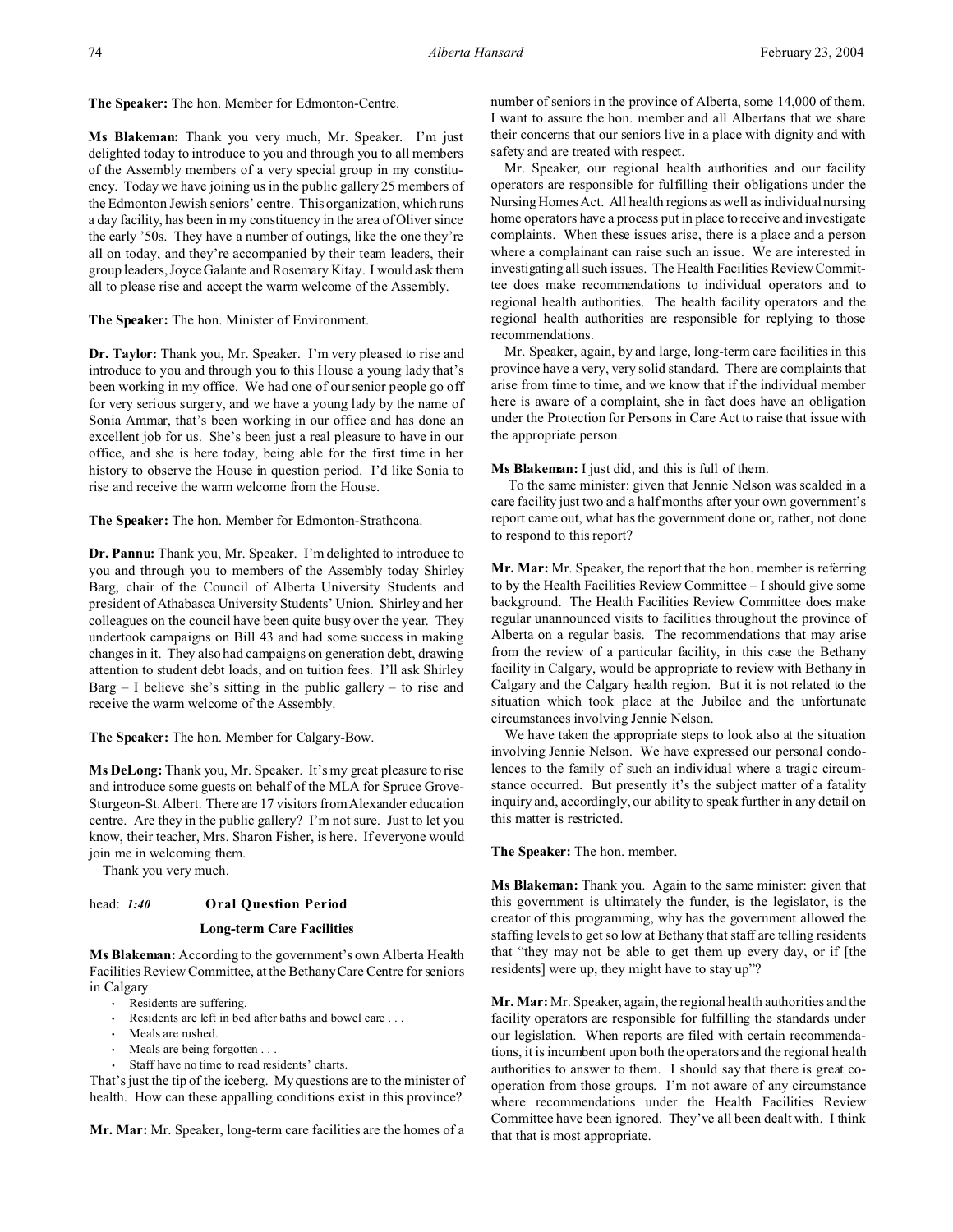# **Water Management**

**Ms Carlson:** Thank you, Mr. Speaker. Today communities in southern Alberta are appealing a decision to divert water from the Red Deer River. Alberta Environment approved a diversion of well over 300,000 cubic metres of water annually from the Red Deer River.

**Mr. Smith:** Big deal.

**Ms Carlson:** This water will be used for injection into oil wells and will therefore be permanently removed from the water cycle. And it is a big deal, Mr. Minister of Energy.

My questions are to the Minister of Environment. Why did this ministry approve such an irresponsible use of Alberta's fresh water?

**Dr. Taylor:** Well, in the first place, Mr. Speaker, you could say it wasn't an irresponsible use. It's less than 1 per cent of the minimum monthly flow of the river.

As we move forward, we have very clearly an appropriate public appeal process. I believe we're the only province in the country where a director of the Department of Environment can make a decision and then that can be appealed through a semijudicial process called the Environmental Appeal Board. That appeal hearing is happening right now in Red Deer. It will go through the full hearing, the full public process. There will be interveners on both sides, and once that process is complete, then a final decision will be made.

**Ms Carlson:** Three hundred thousand cubic metres will support a small town for a year.

Given that central Alberta is growing rapidly and that Albertans are facing a water scarcity crisis, why would this ministry jeopardize the water needs of these communities?

**Dr. Taylor:** Well, Mr. Speaker, once again, nobody's jeopardizing the water needs of any community.

It points out another issue that we have happening at the same time. It's a committee that is made up of the energy industry; it's made up of environmental NGOs, the agriculture industry, the AAMD and C, the AUMA. I have asked them to come forward with a position paper on the water that is removed from the hydrological cycle. It's not just oil and gas industries. In fact, the oil and gas industry does a very good job on the whole of managing the water. I've asked for this committee – it's a consensus-based committee – to come forward with recommendations on what we should do: what should our policy be on businesses that remove water from the hydrological cycle? I expect to hear from that committee by the end of March.

**Ms Carlson:** Mr. Speaker, when will this ministry show its commitment to water conservation and focus on approving projects that use alternatives to fresh water for injection and just say no to allowing that to happen in this province forever? When will you do it?

**Dr. Taylor:** Well, Mr. Speaker, we're already moving very rapidly on water conservation issues. There's no doubt about that. As I've said, we have this industry/NGO/government committee meeting to take a look at this whole issue of water that is removed from the hydrological cycle, and it will report to me. I'm expecting their preliminary report by the end of March, and from there we will move forward with the plan.

# **Alberta Blue Cross**

**Dr. Taft:** Mr. Speaker, last week the chair of the Alberta Blue Cross Review Committee admitted that she went against the advice of her own committee when she recommended that Blue Cross lose its taxexempt status. She also admitted that this decision was made after she was lobbied by private health insurers. Those revelations mean taxpayers' dollars and time were wasted on a review process that served the interests of private health corporations and not the interests of Albertans. To the Minister of Health and Wellness: will the minister admit that there are no controls to ensure that lobbying by powerful health care corporations is not unduly influencing the process of health reform?

**Mr. Mar:** Mr. Speaker, I can assure the hon. member that the answer to that question is: no, there is not any such undue influence. It's all a matter of representing the interests of Albertans as a whole. One might call it lobbying, but you might also call it listening to Albertans, and that is what this government does. It's important for us to develop policy in a manner where we canvass the opinions of Albertans throughout this province. Just because it's an opinion that may not be in accord with the hon. member who has raised this question doesn't mean that it isn't an important opinion to listen to, and we do that.

*1:50*

**Dr. Taft:** Can the minister explain how forcing a payment in lieu of taxes on Blue Cross serves the interest of Albertans when his own committee recommended against it?

**Mr. Mar:** Mr. Speaker, we don't pick winners and losers. In this particular case, it's most appropriate that there be a level playing field for the provision of private insurance services. In this case, where Blue Cross provides insurance to private clients, it's most appropriate that the playing field be level.

**Dr. Taft:** Will the minister admit that this is going to increase the cost of Blue Cross services to small businesses, who are the main subscribers to these kinds of services?

**Mr. Mar:** There will be a marginal cost, Mr. Speaker, but the marginal cost is a relatively small amount. The fact of the matter is that the advantage that they had was a very, very marginal one.

**The Speaker:** The hon. leader of the third party, followed by the hon. Member for Innisfail-Sylvan Lake.

# **Health Care Reform**

**Dr. Pannu:** Thank you, Mr. Speaker. Like a 19th century snake oil salesman, the Premier is headed to Vancouver to sell false and discredited cures for what ails Canada's health care system. Four weeks ago the health minister ruled out these snake oil remedies because they simply shift costs while doing nothing to improve the health care system. Now the health minister is falling in line behind his Premier. My questions are to the Minister of Health and Wellness. What evidence does the minister have that Albertans support the Premier's agenda of delisting user fees and withdrawing from the Canada Health Act, and will he table any such evidence, if it exists, in this Assembly?

**Mr. Mar:** Mr. Speaker, we have listened carefully to this hon. member and other opposition members, and they seem to be of the view that the issue of health care is that there is not an issue with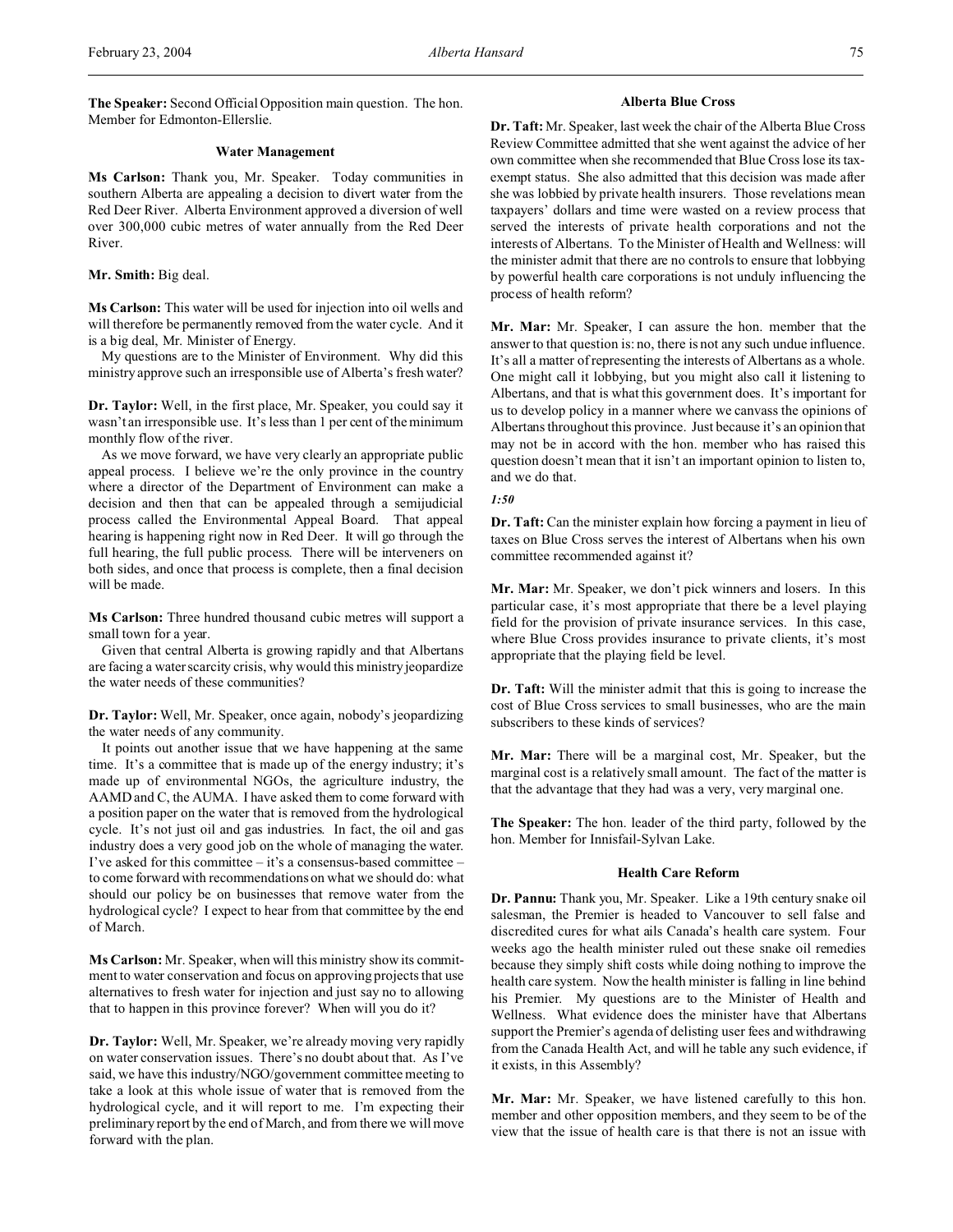respect to sustainability. The allegation made by this hon. member is that, in fact, this crisis is manufactured by the government. Well, if that's the case, then we've managed to persuade every single Premier of every other province of the same crisis.

The fact is, Mr. Speaker, that if one looks at the Canadian Institute for Health Information reports – and I know that the hon. Member for Edmonton-Riverview has done so – what you'll find in the report National Health Expenditures Trend is that Alberta's health care spending grew 8 and a half per cent every year on average since 1994-95. Even after adjusting for matters of growth and population, the spending still increased at 6.7 per cent.

This is the reason why, Mr. Speaker, the Premiers of Canada are gathering today, as we speak, to discuss issues of sustainability of health care. What we are advocating for is that we need some flexibility on the part of the federal government in its interpretation of the Canada Health Act to ensure that we can have meaningful reform within that act.

Mr. Speaker, I'll say this: of the 14 governments across Canada, the only one that doesn't get it is the federal government. The reason why they don't get it is that they're of the view that sustainability is simply about putting more money into the system. That's not the case. We need more flexibility, and we are a long ways from the 50-50 cost-sharing arrangement that was in place at the time that our current Canada Health Act came in.

**The Speaker:** The hon. member.

**Dr. Pannu:** Thank you, Mr. Speaker. Given that the minister's answer is nothing more than disinformation, let me ask him this question now. Why is the government using doomsday scenarios to scare Albertans into accepting user fees while ignoring Nova Scotia Premier Hamm's call for the Romanow report to be implemented as the best blueprint for strengthening and modernizing medicare?

**Mr. Mar:** Mr. Speaker, the reason why we'll consider all of these options is because, unlike the hon. leader of the third party, we're not ideologues.

**The Speaker:** The hon. member.

**Dr. Pannu:** Thank you, Mr. Speaker. My final question to the minister: why won't the minister admit that his rhetoric about patient participation in funding health care is code for user fees and delisting of health services, which won't save money but only gouge Albertans?

**Mr. Mar:** Mr. Speaker, I've not travelled to a great number of places in the world, but one finds a great deal of information about health care systems from around the world within the comforts of one's own office. I can tell you in front of our honourable guests from Germany that I've looked at their system. I've looked at the French system. I've looked at the Swedish system. I've looked at the system of health care in the United Kingdom. I've looked at what's done in New Zealand. There are many countries in the world that have the same traditions of social democracy that Canada has, and they have long traditions of values of sharing and caring similar to Canadians. I don't hear them clamouring for a Canadian health care system.

We do have a good system, but, Mr. Speaker, again, the core issue is one of sustainability, and our government's mission in this area is to ensure that the health care system remains in place for the future of our children and our grandchildren. Now, if we want our health care system to go over 50 per cent of provincial government

revenues – it's gone from 1993, 24 per cent; this year, about 36 per cent – we can do that. But we need to ask Albertans: is that the choice that Albertans want to make? On the assumption that the answer is no, we need to look at all the options, put them on the table before Albertans, and say: here are the possibilities. But we know with certainty that our system will collapse in its current course of expenditures.

## **Health Care Premiums**

**Mr. Ouellette:** Mr. Speaker, I've received a number of calls recently from constituents saying that they're hearing that there may be an increase coming in health care premiums. My question is to the Minister of Health and Wellness: is the government planning to increase health care premiums?

**Mr. Mar:** Mr. Speaker, there are no plans at this time to increase health care premiums in the province of Alberta, although I do want to put this in perspective. Right now our health care system costs in the magnitude of \$7.35 billion. In order to support that system, health care premiums have been a part of it, and this year approximately \$913 million will be collected from health care premiums.

**The Speaker:** The hon. member.

**Mr. Ouellette:** Thank you, Mr. Speaker. To the same minister: can I assure my constituents or give the government's assurance that health care premiums are not going to be increased?

**Mr. Mar:** Well, Mr. Speaker, obviously I cannot assure the hon. member that health care premiums will stay the same forever, but I should reiterate that there are no current plans to increase health care premiums.

Furthermore, Mr. Speaker, there are no plans to remove premium subsidies for low-income Albertans, and I can share with the House that there are more than 250,000 nonseniors who currently have a subsidy for their health care premiums, that there are 200,000 seniors that receive partial subsidy assistance, and almost 180,000 seniors in the province that are fully subsidized and shielded from health care premiums.

**Mr. Ouellette:** My understanding of that is that the answer was no.

**Mr. Mar:** Mr. Speaker, again, can I assure the hon. member that health care premiums will remain the same into the long future? No, I can't make that assurance. Again, for the time being, there are no plans to increase premiums, nor are there any plans to remove any of the premium subsidies that benefit lower income Albertans.

## *2:00*

**The Speaker:** The hon. Member for Edmonton-Centre, followed by the hon. Member for Redwater.

# **Long-term Care Facilities** *(continued)*

**Ms Blakeman:** Thank you, Mr. Speaker. This government is responsible for caring for our frail and elderly seniors, and they are not adequately managing or funding long-term care. In regard to Calgary's Bethany Care Centre the Alberta Health Facilities Review Committee was "extremely concerned about the significant impact recent staffing and budgetary reductions are having on staff's morale . . . [and] the residents themselves." My question is to the Minister of Health and Wellness. Why has this government allowed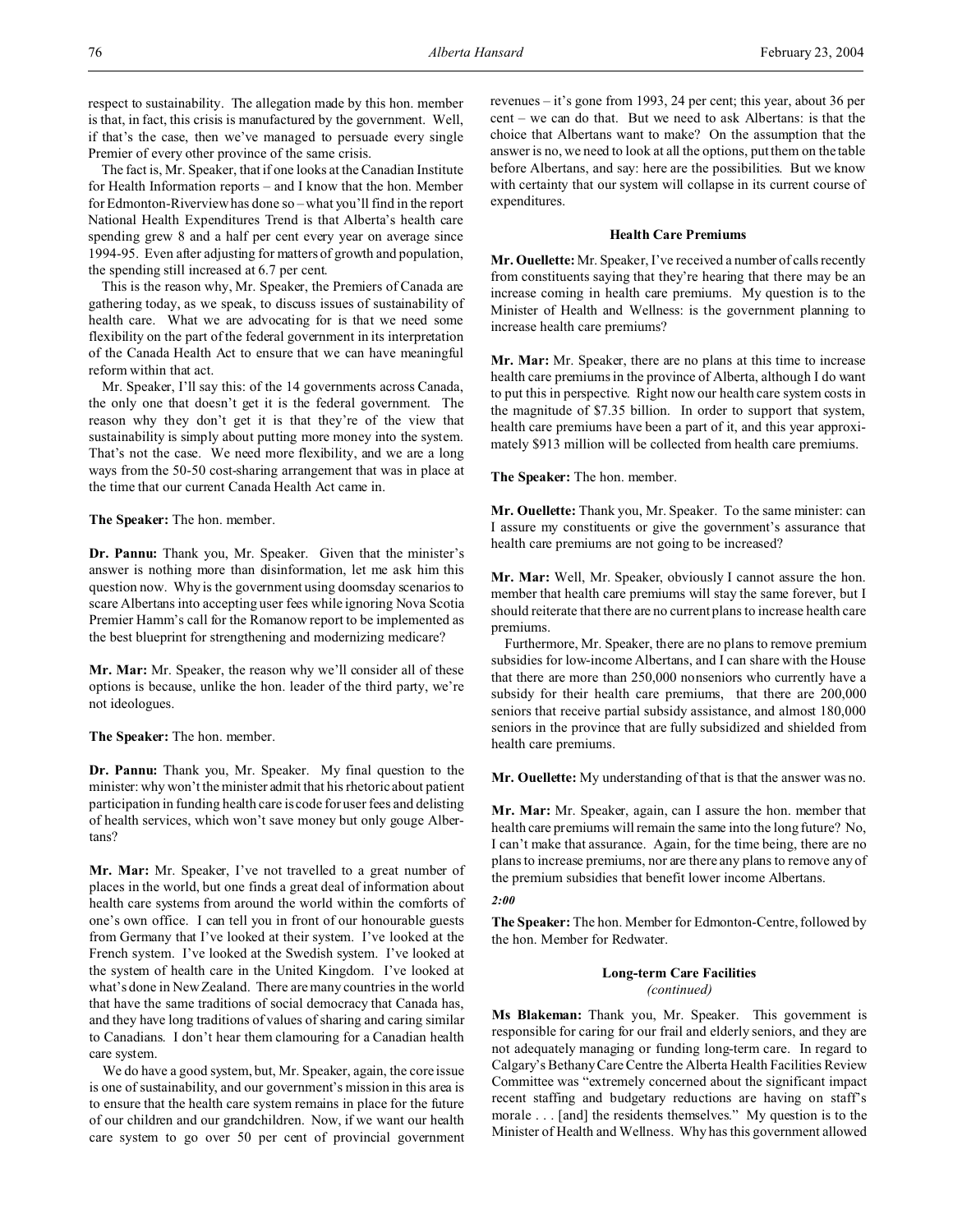so many recreational programs to be cut that residents are "just sitting around with nothing to do"?

**Mr. Mar:** Mr. Speaker, I first of all want to point out that we have come a long way from where the Canada Health Act has been. The Canada Health Act was about a funding arrangement from the federal government to provinces and territories relating to the services of physicians and hospitals, and one of the things that we go above and beyond the requirements for under the Canada Health Act is in the area of long-term care.

Now, we spend a great deal of money on long-term care, and when the hon. member talks about the role of the Health Facilities Review Committee, they are responsible for ensuring that there is quality care and that accommodation standards are maintained in health facilities. As I said earlier, Mr. Speaker, the committee does make regular unannounced visits to facilities throughout the province. Again, it is incumbent upon the individual facilities and the regional health authorities to look at the complaints that may be filed against such a facility.

We are working presently with regional health authorities and operators to strengthen and personalize the services in nursing homes, Mr. Speaker, and I think this is a very important point. There are 14,000, approximately, residents in long-term care. We should not be doing anything to unfairly besmirch the reputation of the almost 8,000 people who are nurses and care providers in our nursing homes that provide the care in those places where these seniors live. We are working on improving a number of programs.

As an example, we've developed a province-wide Alzheimer's training program that's being implemented so that caregivers can better understand the needs of their particular residents that they are responsible for looking after. We are developing quality indicators for monitoring and reporting of care. I know that the Minister of Seniors has worked hard on improving food services, giving wider choices of menus, eliminating service charges for things like incontinence products, and we are conducting a review of the contracts that regional health authorities have with long-term care operators and the number of hours of care that residents receive.

Mr. Speaker, these are all appropriate responses to some of the legitimate issues that have been raised in long-term care, predominately in a very constructive way by the Alberta long-term care operators.

**The Speaker:** The hon. member.

**Ms Blakeman:** Thank you. Again to the Minister of Health and Wellness: how does the minister expect the Health Facilities Review Committee to be responsible for ensuring that all of these good things happen when that committee does not have the power to enforce corrective action based on what it's finding? Where does the buck stop?

**Mr. Mar:** Mr. Speaker, as I indicated to the hon. member in her opening question, the facility operators and the regional health authorities that have contracts with such operators are the ones that are responsible for the maintenance of these standards, and I cannot think of a single example where a report by the Health Facilities Review Committee has been ignored by the operators or by the regional health authorities. A copy of the report provided by the committee is provided to both the CEO of the regional health authority and the operators of the facilities and the Minister of Health and Wellness, and if there is an unsatisfactory resolution of the issue as raised by a complainant, then there is an appeal process by which it can be looked at again.

But, again, overall these 14,000 residents that are in our long-term care centres generally enjoy a very good standard of care, a safe standard of care, and it is important that they be dealt with in a manner that ensures the best quality of life that we can confer upon them.

**The Speaker:** The hon. member.

**Ms Blakeman:** Thank you. My final question, then, is to the Minister of Community Development. Can the minister put the minds of Alberta seniors at ease today by promising that penalties for failure to comply will soon be included in the Protection for Persons in Care Act?

**Mr. Zwozdesky:** Well, Mr. Speaker, the PPIC Act that is being referenced is under review at the moment. We had a full public consultation on that, and we will be coming forward with a government response very, very shortly.

I would tell the hon. member, as she probably may or may not be aware, that the act already provides for very stiff penalties for failure to report abuse or alleged abuse in those particular institutions, and we're looking at strengthening the preventative side so that we don't have to get to where those allegations are going. People need to know that this is an educative piece of legislation and it is going to be focused much more on the prevention and care, and we will look after that in due course, Mr. Speaker.

**The Speaker:** The hon. Member for Redwater, followed by the hon. Member for Edmonton-Gold Bar.

**Mr. Broda:** Thank you, Mr. Speaker. It's not easy having a loved one in a nursing home. That is why it is important to know that the family member or friend is getting the best possible care. I know that there have been some questions asked here today, and I'm going to ask a very similar question to the Minister of Health and Wellness. Will the minister use his authority to review Alberta's nursing homes to ensure that the health and safety of the residents are protected?

**Mr. Mar:** Well, Mr. Speaker, as I indicated to this House earlier, we are looking at the contracts presently that establish the standards that will be applied between regional health authorities and long-term care operators. Included in that review will be a review of the number of hours of care per resident per day. I think that this is a legitimate issue that has been raised by the long-term care operators in a very, very constructive way, and they raise it in the context of it being about having to accommodate the fact that the acuity level of people in our long-term care centres has increased. So the resources would have been appropriate but for the fact that the acuity level of individuals that are residents in our long-term care centres has increased because of increased longevity.

With respect to individual complaints, Mr. Speaker, I've outlined the responsibilities of the long-term care operators and the regional health authorities to answer to questions and complaints that individuals may have, and we want to make sure that those parties fulfill their obligations under the Nursing Homes Act.

Mr. Speaker, I share the hon. member's concerns about making sure that we have seniors that are cared for with dignity and with respect. That is a primary goal of this overall program for our seniors in this province.

**The Speaker:** The hon. member.

**Mr. Broda:**Thank you, Mr. Speaker. My second question, my only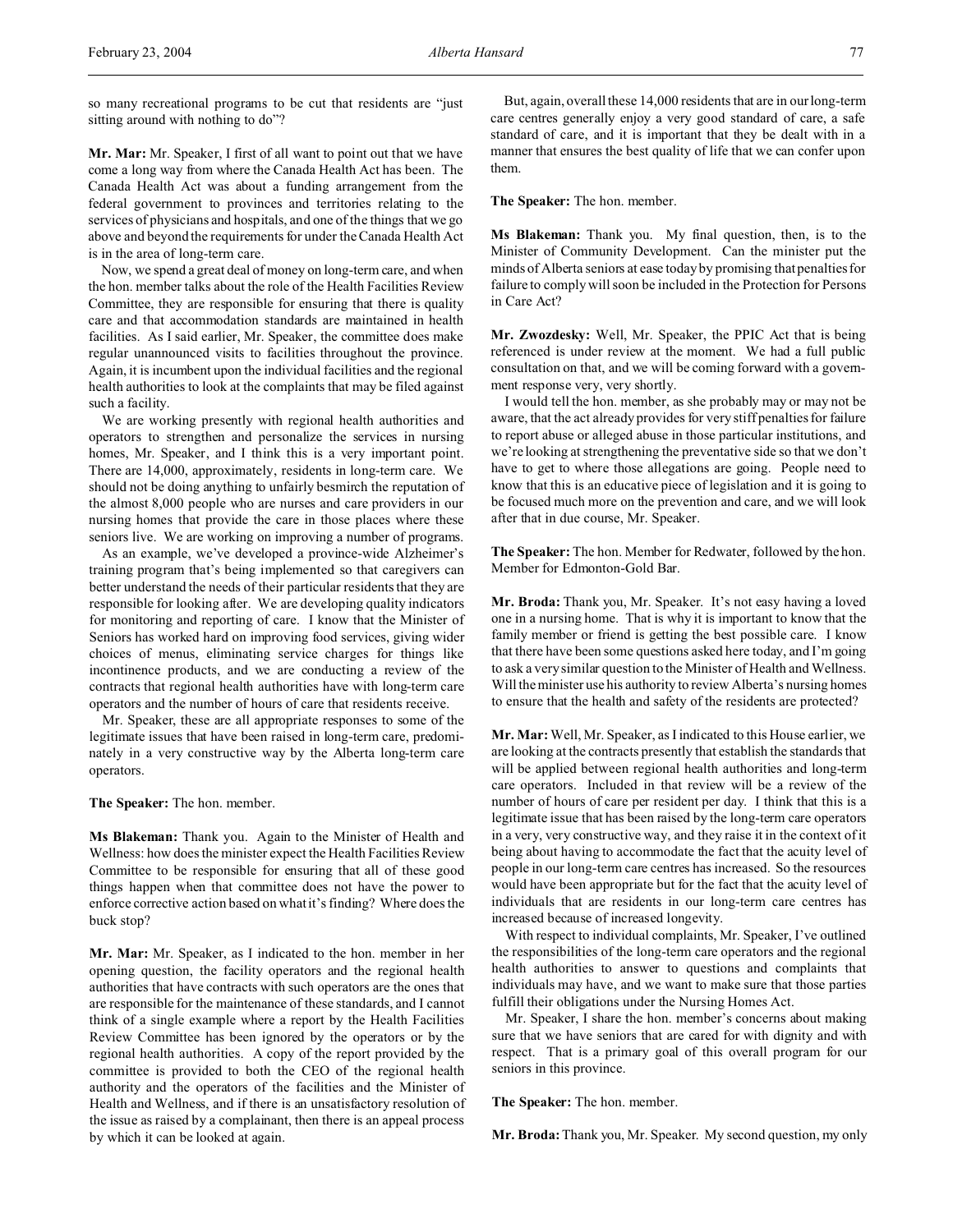supplemental, is to the same minister. What action is the minister taking to improve care in Alberta long-term care facilities? I know that he's mentioned increasing the number of hours. Is there going to be funding available for that?

**Mr. Mar:** Well, Mr. Speaker, after such a review of issues like the number of hours of care per resident per day, obviously it follows that there would need to be a corresponding increase if it's determined that, in fact, the number of hours legitimately needs to be increased. We are again looking at a number of different issues, and I've outlined some that the Minister of Seniors has looked into with respect to establishing standards for provision of better food and elimination of charges for things like wander guards and incontinence products. I've indicated our willingness to move forward on training programs. The example that I gave was about Alzheimer's. I've indicated that we are developing quality indicators for monitoring and reporting of care.

# *2:10*

We are taking very important steps, I think, Mr. Speaker, in learning from individual circumstances that may arise. For example, in the case of the unfortunate circumstances involving Jennie Nelson, the regional health authority is establishing appropriate care protocols for bathing individuals within long-term care centres throughout the Capital health region. I think it would be most appropriate to say that those learnings should be benefiting seniors throughout the province, not just those within the Capital Health region. We continue to encourage that kind of sharing of information.

**The Speaker:** The hon. Member for Edmonton-Gold Bar, followed by the hon. Member for Edmonton-Rutherford.

## **Access to Information**

**Mr. MacDonald:** Thank you, Mr. Speaker. To the Minister of Government Services: why is it government policy to exclude the Premier's Executive Council from the access to information law in this province?

## **The Speaker:** The hon. minister.

**Mr. Coutts:** Thank you, Mr. Speaker. If anyone should know about the provisions within the Freedom of Information and Protection of Privacy Act, it should be the hon. member opposite because he sat on the committee that laboured over this for nine months and then signed off on that particular document. Then when amendments were brought into this House about the Freedom of Information and Protection of Privacy Act, yes, maybe he entered into debate and didn't agree with some of those, but it was actually debated and passed in this House.

Mr. Speaker, just to make it very, very clear: ministers' expense records are not exempt under FOIP. Let's just make it clear here today that ministers' expenses are not exempt under FOIP, and neither are MLAs'. They are not exempt under FOIP when they do government business. The hon. member opposite knows that. The hon. member opposite has also put in a number of requests asking for great volumes – great volumes – of information that is being processed by information officers in every single, solitary department. The process is set up by the Freedom of Information and Protection of Privacy Act, and we're abiding by that.

**Mr. MacDonald:** Again, Mr. Speaker, to the same minister: when will the access to information law be changed so that the Premier and the Premier's staff are no longer exempt from the access to information law?

**Mr. Coutts:** Previously to the actual law being passed in this House last spring, the Freedom of Information and Protection of Privacy Act in this province was to be reviewed every three years. The committee that was looking after proposed changes to the Freedom of Information and Protection of Privacy Act suggested that it be reviewed after five years. That's when he'll have his time to do it, Mr. Speaker.

**Mrs. Nelson:** Mr. Speaker, just to give the hon. member opposite some comfort level, because I do know that he is the chairman of the Public Accounts Committee, I would refer him to the Auditor General's report insofar as expenses go. If he refers to page 289 of the current Auditor General's report, he does say in his conclusions, "We did not find any evidence of inappropriate MLA expense reimbursement and we concluded that the systems in place would generally prevent inappropriate payments." I believe that the Auditor General does a thorough examination of those expenses for MLAs for all members within this Legislature.

One other thing that I found, Mr. Speaker, with the number of recommendations that clearly come from the Auditor General to our departments on an annual basis – at the very beginning of his introduction to this year's report he talks about progress with past recommendations, and he says: "We [clearly] ask ourselves – Is the government listening? Is the government making satisfactory progress in implementing our recommendations? The answer today is – Yes." So I hope that puts your mind to rest.

**The Speaker:** The hon. member.

**Mr. MacDonald:** Thank you, Mr. Speaker. Again to the same minister: given that the Premier stated that the Official Opposition put the government to great expense by submitting an access to information request regarding Executive Council expenses, can the minister tell us in this Assembly how much that request cost the government?

**Mr. Coutts:** Mr. Speaker, the total number of requests that have come in under freedom of information and protection of privacy is about 2,457 in the year 2002-2003. Six per cent of those general inquiries come from elected officials. Six per cent. But that does not give any indication as to the volumes of information that were required or asked for in that 6 per cent. The average cost of every single, solitary FOIP request comes to \$1,629, and the total fee for a FOIP request that has actually come into government is \$44.05 per request. So actually the total direct cost of administering FOIP for 149 employees of this government is \$7,947,000. Seven million, nine hundred and forty-seven thousand dollars.

Now, Mr. Speaker, they're saying that there's not enough information. We have a Privacy Commissioner in this province. That Privacy Commissioner administers provisions of the Freedom of Information and Protection of Privacy Act, and if they're not happy with the information that's going, they can appeal to the Privacy Commissioner. That's part of the act.

**Mrs. Nelson:** Again, Mr. Speaker, our Legislature has a process in place, which I hope will be helpful to the hon. member opposite. If he has questions with regard to specific information of reports, he can place a written question on the Order Paper, and it can be dealt with on a weekly basis within this House. That data can be provided to him.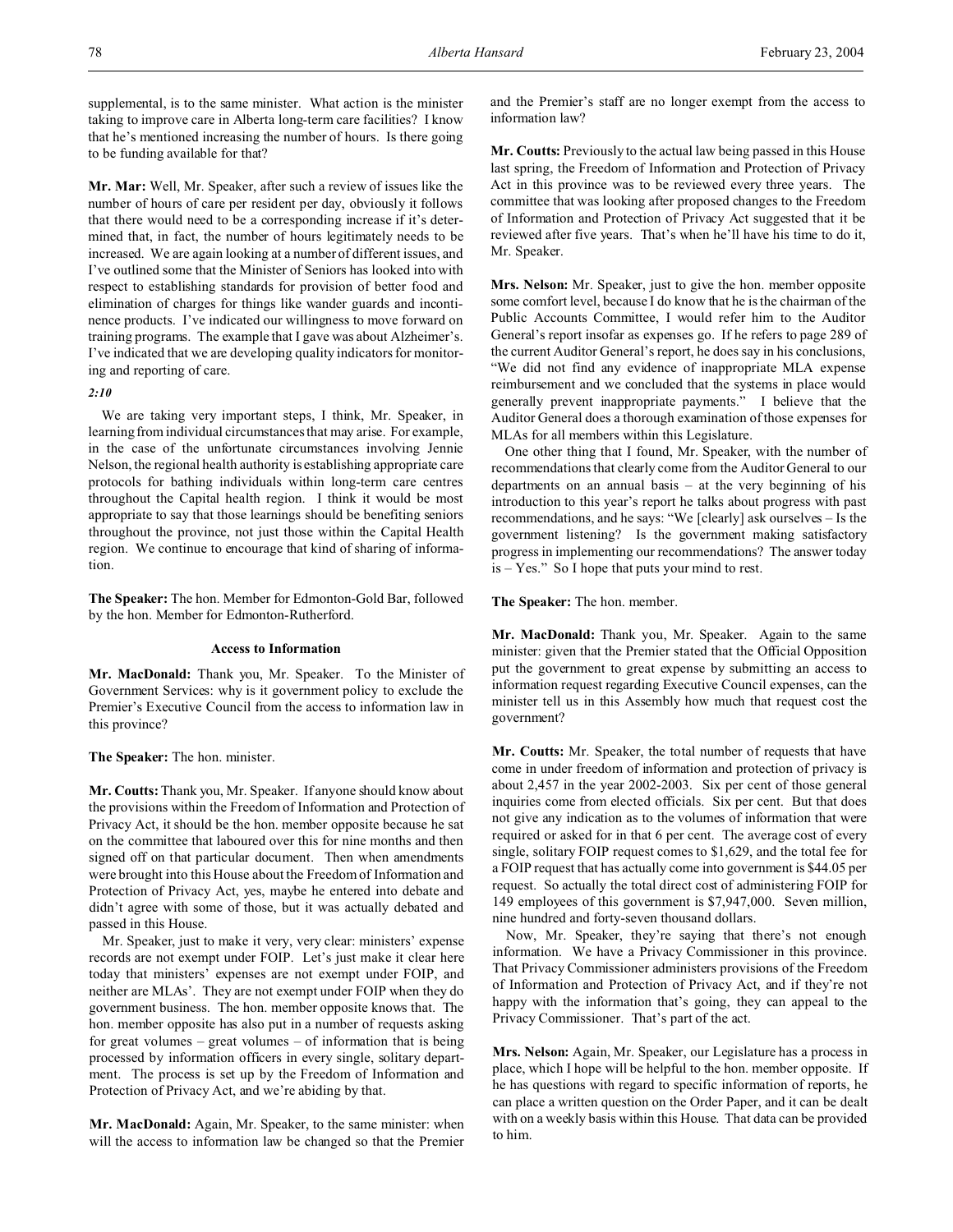I noticed last week, Mr. Speaker, that they were asking the Premier certain questions, and he asked them to send over the details of the information that they required. We have yet to receive that information.

The Speaker: The hon. Member for Edmonton-Rutherford, followed by the hon. Member for Edmonton-Glengarry.

# **Emergency Room Wait Times**

**Mr. McClelland:** Thank you, Mr. Speaker. My questions are to the minister of health. Emergency room physicians have made the case that some patients are waiting far too long in emergency rooms. The problem is particularly acute in the Capital and the Calgary regions. Unduly long waits result in undue pressure on both patients and staff, particularly nurses. My question: why are some individuals required to wait unduly long in emergency rooms to be attended?

**Mr. Mar:** Well, Mr. Speaker, I want to make one thing very clear at the outset in answering the hon. member's question, and that is this: no one who requires emergency medical attention will wait. Those individuals will be treated immediately.

Now, there are some reported wait times, Mr. Speaker, of up to 24 hours in emergency rooms, but that only occurs when an acute care bed is not available for a patient. This 24-hour time period is not the length of time that a patient waits to be seen by a health care provider in an emergency room; it is the time that they might be waiting for the availability of an acute care bed. I should add, Mr. Speaker, that individuals waiting in emergency rooms for an acute care bed will continue to receive the kind of high level care that they require, recognizing their condition.

We recognize the pressures on emergency rooms. Seasonal viruses, as an example, will place a great deal of stress on our capacity in emergency rooms. Mr. Speaker, population growth in the province, of course, is also adding some extra demands on our emergency rooms and our in-patient beds that may be available to service such individuals.

**The Speaker:** The hon. member.

**Mr. McClelland:** Thank you. I would ask the minister: what is being done to increase the number of acute care beds in emergency rooms throughout the province?

# *2:20*

**Mr. Mar:** Mr. Speaker, the regional health authorities, again, as the hon. member pointed out, particularly in Calgary and Edmonton, are feeling the pinch perhaps harder than others, and they are up to this challenge. They're working hard at trying to decrease wait times. As an example, the Capital health authority has added an additional 80 temporary beds to cover winter demands, again at a time when the flu or other seasonal viruses might be causing a greater demand on the system. In Calgary the health region has opened more beds and is using technology that is helping track patients according to priority, and I can say that with some success they've been able to reduce their wait times somewhat dramatically as a result of doing that.

Also, Mr. Speaker, there are real issues with respect to the number of people who are in our acute care facilities whose needs, in fact, amount to long-term care. Calgary, for example, will be opening 120 new long-term care beds in north Calgary, that will allow those seniors to move from acute care facilities into more appropriate health care facilities.

**The Speaker:** The hon. member.

**Mr. McClelland:** Thank you, Mr. Speaker. So what is being done to open up downstream beds to relieve pressure on acute care beds in emergency? Do we have new downstream beds coming on stream?

**Mr. Mar:** Mr. Speaker, we continue to monitor that particular element with our regional health authorities. We are also working hard at encouraging Albertans to use Health Link Alberta. Health Link is giving Albertans 24-hours-a-day access to doctor-approved nurse-delivered advice. That is helping to alleviate some of the concerns that individuals might have about whether or not it's appropriate to go to emergency. Of course, if it is appropriate, such a nurse on Health Link will not hesitate to advise you to go. This service has provided a tremendous resource as a primary care initiative that is answering the calls of some 800,000 inquiries that are being made this year. Again, Mr. Speaker, it is expanding Albertans' access to primary care.

Also, Mr. Speaker, just having recently in January launched 10 new primary care projects – for example, the Alexandra seniors community care centre is providing primary care for seniors with complex social and health needs who are living in the inner city – we are moving on a number of different areas, Mr. Speaker, in primary care that are helping to alleviate the pressures that may be attendant upon our acute care facilities.

## **Highway Maintenance**

**Mr. Bonner:** Mr. Speaker, this government's own 2003-2006 transportation business plan proves that they are allowing a decline in the quality of our highways in Alberta. Its own numbers indicate that overall quality of highways will deteriorate through to 2006. To the Minister of Transportation: why is this ministry allowing the physical condition and usability of our highways to deteriorate?

**Mr. Stelmach:** Mr. Speaker, along with building many new highways in the province of Alberta and, of course, four-laning a good stretch of those, we're also responsible for maintaining those that have been previously paved. If we go back in history about 20 years ago, a fair number of our highways were paved at that time, and the life expectancy is coming to an end for those highways. But I'm sure the hon. member will see us progress on that one particular measurement and will see some improvement next year.

**Mr. Bonner:** To the same minister: why are only 78 per cent of our highways expected to meet basic required standards by 2006?

**Mr. Stelmach:** Mr. Speaker, the measurement we use in determining the state of our highways is how comfortable you are riding on the road, how smooth your ride is. Although it's a matter of opinion how smooth this road is compared to another one, we've applied that same test measurement long enough now that we seem to have a trend, and people are saying: well, I don't know how much rougher this road is, but I've noticed that the maintenance, the smoothness, of this road isn't as good as it was once.

Sometimes, Mr. Speaker, the road is not as smooth as one would appreciate; however, engineering testing still determines that it's not appropriate to repave that road at that particular time. As I mentioned before, that is one of the measurements that we use in our department. We recognize that we have to move in that particular area, and we will.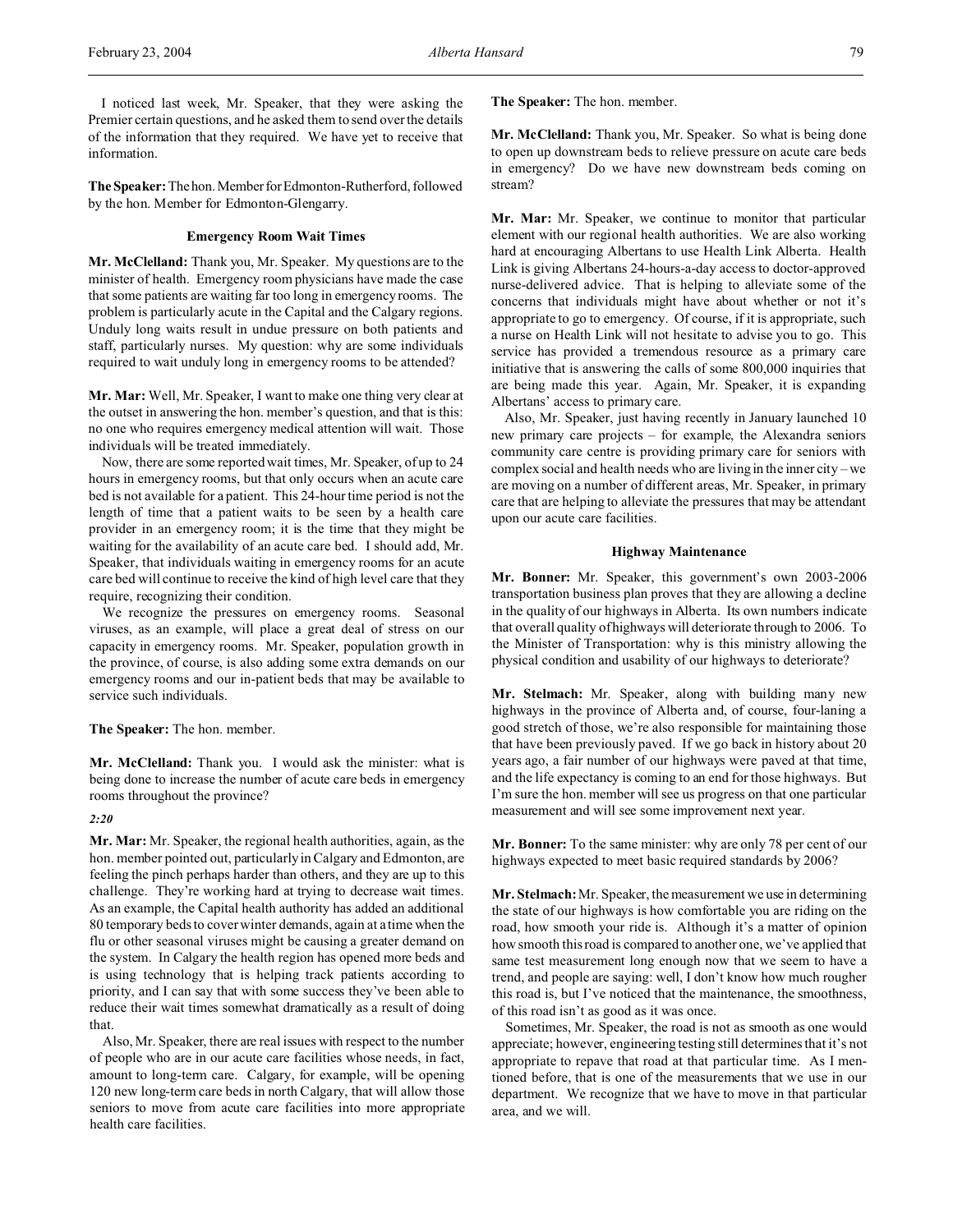**Mr. Bonner:**Mr. Speaker, to the Minister of Infrastructure: does the government owe this overall decline in the quality of our highways to the increasing use of P3s to fund highway maintenance?

**Mr. Stelmach:** He asked the Minister of Infrastructure to speak about provincial highways.

Mr. Speaker, the only public/private partnership that we are working on at the moment is the southeast leg of the Edmonton ring road. We have just completed the request for qualifications. We expected about four companies to put forward their qualifications, and in fact we have received six. We are now evaluating those six proposals. We'll boil that down to three, and the next stage is a request for proposals. We'd like to see that completed early in spring and construction to start in fall.

**The Speaker:** The hon. Member for Edmonton-Highlands, followed by the hon. Member for Calgary-Buffalo.

## **Gaming Revenue**

**Mr. Mason:** Thank you very much. Mr. Speaker, a couple of weeks ago an in-depth 200-page study on VLT gambling was released. I will table its conclusions at the appropriate time. The study's findings are very disturbing. It found that while only one in eight Albertans plays VLTs, of those that do 22 per cent are problem gamblers, and if you include those moderately addicted to VLTs, the number is 39 per cent. My questions are to the Minister of Gaming. Given the study's disturbing conclusion that a high proportion of gambling revenue comes from a relatively small number of people who have a gambling problem or who are at risk, will the minister agree to take definitive steps to reduce its dependence on this source of revenue?

**The Speaker:** The hon. minister.

**Mr. Stevens:** Thank you, Mr. Speaker. It was about two weeks ago that a report was published on the Internet relative to VLTs, and, yes, it has some 200 pages. A large portion of the report deals with the history of VLTs in the province. A previous report was published in 2001 or 2002, namely the Canadian Problem Gambling Index report. That particular report related to an index that was established to determine the prevalence of problem gambling throughout the country, and in fact every jurisdiction in Canada that has gambling, to my knowledge, has had that problem gambling index applied to it.

The information in Alberta as of that time was that, generally, 1.3 per cent of the population were problem gamblers. In the VLT category some 5 to 6 per cent were problem gamblers. That particular report, Mr. Speaker, remains the best evidence that we have relative to the issue of problem gambling here today.

The report in question that the hon. member referred to has statistical limitations. Those limitations were pointed out at page 60 of the report by the authors. The reality, Mr. Speaker, is that as a result of those limitations, the information surrounding the 206 people who were interviewed for the new portion of the report is not applicable to the general public nor to the general gambling public.

**The Speaker:** The hon. member.

**Mr. Mason:** Thank you, Mr. Speaker. Since electronic gaming is clearly the most addictive form of gambling, will the government agree to cap the total number of electronic gaming machines, whether they be VLTs in bars or slot machines in casinos?

**The Speaker:** The hon. minister.

**Mr. Stevens:** Thank you, Mr. Speaker. As you are aware, we spend a lot of time canvassing Albertans with respect to the issue of gaming in this province. In 1998 there were plebiscites in some 37 communities, seven of which requested that the VLTs be removed, and in fact they now have been.

# *2:30*

In the years 2000-2001 the Alberta Gaming and Liquor Commission canvassed Albertans and did a lot of other work relative to the issue of a gaming policy for casinos, VLTs, and other areas of gaming in the province for the next five years. As a result of that particular report, which was accepted by this government and which received comments like, "Wise new gaming rules" from the editorial boards of this province, we have maintained our cap on VLTs at 6,000, which was established in 1995. With respect to slot machines, which are found only in the casino environment, we have said that they will expand according to the wishes of municipalities. If there is an application for a new casino, then the community in which that is located will have an opportunity through its council to say whether they would like to see something like that go ahead or not or to be mum on the subject.

So, in short, we do have a policy capping VLTs at 6,000, and we have a very reasonable approach with respect to the potential expansion of slot machines.

**Mr. Mason:** Mr. Speaker, I don't share the minister's definition of "reasonable."

Given that the report's finding is that Alberta is more heavily addicted to gambling revenue than any other province, will the minister admit that it is, in fact, this government that has the real problem?

**Mr. Stevens:** In 1998, Mr. Speaker, there was a gaming summit in Medicine Hat, and at that time Albertans from all over the province came together to talk about gambling and in particular to talk about what ought to be done with gambling proceeds. I think it's fair to say that Alberta has a very unique model – we call it the charitable gaming model – where our charities annually benefit to the tune of \$350 million as a result of the way we handle that. But what's really important is that the people at that particular summit indicated that they wanted the money to go into the Alberta lottery fund, which it was doing and where it continues to be handled since that date. Also, it's important to note that we were directed to put that money into community and public initiatives, and that is what we have done since that time.

Mr. Speaker, you're aware that every year as part of the budget process, we have lottery estimates, where on a line-by-line basis the proceeds of the lottery funds are put before this Assembly, debated, and voted on.

**The Speaker:** Hon. members, in a few seconds from now I'll call upon the first of seven hon. members who want to participate in Recognitions today, but in the interim might we revert briefly to Introduction of Guests?

[Unanimous consent granted]

head: **Introduction of Guests**

*(reversion)*

**The Speaker:** The hon. Member for Peace River.

**Mr. Friedel:** Thank you, Mr. Speaker. It was just brought to my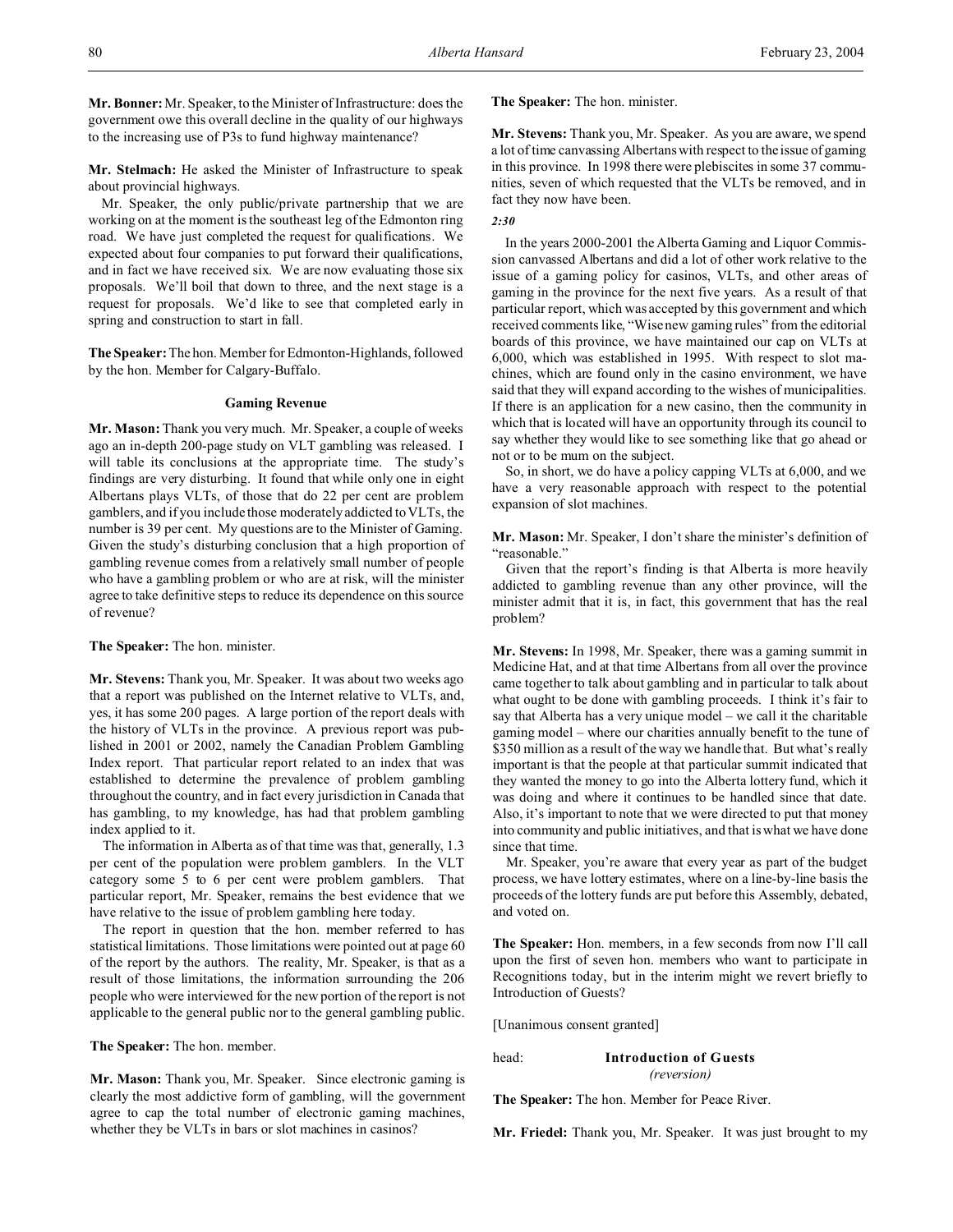attention that a couple of constituents from the Peace River area have joined us in the Assembly. I would like to recognize that Jim and Judy Ashton, who are not only constituents but long-time very good friends of mine, are seated in the members' gallery. I would ask them to rise and receive the traditional warm welcome of the Assembly.

## head: **Recognitions**

**The Speaker:** The hon. Member for St. Albert.

#### **University of Alberta**

**Mrs. O'Neill:** Thank you, Mr. Speaker. One of the mantras of the University of Alberta is that they are constantly and actively engaged in recruiting and retaining the best and the brightest of researchers. Last week the University of Alberta was ranked number 1 in an international survey of postdoctoral students which was conducted by the British journal *The Scientist*. The survey asked more than 3,500 postdoctoral students from around the western world to rate their institutions.

When active participants who are immersed in a program being evaluated themselves credit the U of A as being the best place to work, I believe the U of A has every right to add this feather to its already colourful and distinguished academic hat. Researchers from around the world specifically recognized the fact that the University of Alberta supports and facilitates quality research and the proper environment in which new scientific and academic ground is broken.

Today I welcome the opportunity to once again recognize the University of Alberta, which has rightly received true recognition from its own postdoctoral students for their profound pursuit of whatsoever things are true.

**The Speaker:** The hon. Member for Edmonton-Calder.

## **Black History Month**

**Mr. Rathgeber:** Thank you, Mr. Speaker. It is my pleasure to rise and recognize Black History Month in Alberta, which has been filled with concerts, seminars, a youth festival, and will feature an awards banquet on February 28. This tribute began in 1926 and was expanded in 1976 to a full month of celebration.

Earlier this month, Mr. Speaker, it was my great pleasure along with the Minister of Community Development to visit the new Marcus Garvey Centre for Unity, which is located in the Edmonton-Calder constituency, and to present them with a government of Alberta CFEP cheque toward this building project. The black community has contributed very significantly to Alberta and to Canada, and the Garvey centre will help facilitate even more achievements in the future.

Mr. Speaker, I'd like to express my congratulations and I'm sure the congratulations of all members of this House to our black organizations and particularly the Jamaican Association of Northern Alberta and the National Black Coalition of Canada, Alberta chapter, for their great work in this regard. I am very pleased that the new headquarters is in the Edmonton-Calder constituency.

# **CNIB Vision Award**

**Mr. Vandermeer:** Mr. Speaker, I rise to recognize the Canadian National Institute for the Blind in Alberta regarding their inaugural Vision award program, that occurred last week at the Winspear Centre. This spectacular event, which I attended with many of my colleagues, showcased the important work that the CNIB provides to 9,000 Albertans and their families at no cost.

Since 1918 the CNIB has charted many achievements for visionimpaired individuals such as the national digital library of talking books and assistive technology such as the Merlin computer, which enlarges images and actually talks to its users.

The Blind Persons' Rights Amendment Act, 2004, introduced last week in this House by the Minister of Community Development, is one example of our government's commitment to those individuals.

Thank you to the CNIB, its partners and sponsors, and congratulations to our Premier on being the first recipient of the CNIB's new Vision award.

**The Speaker:** The hon. Member for Edmonton-Glenora.

# **Canada and Alberta Business Friendly Jurisdictions**

**Mr. Hutton:** Thank you very much, Mr. Speaker. Last week a survey was released by KPMG that once again confirmed Canada's status as one of the most business friendly jurisdictions in the world. When the survey was released, it was revealed that out of 11 major industrialized countries throughout the globe, Canada offers the lowest business-related costs to 17 major industry sectors and maintains the lowest research and development tax dollars. The survey noted that Canada and Alberta enjoy significant labour cost advantages over other major economic powers like the United States.

Furthermore, Mr. Speaker, I'm particularly pleased to say that of all the cities in western Canada and the United States, Edmonton offers the business sector the lowest start-up in operation costs, which is allowing the city not only to attract new businesses every day but to retain the existing ones as well.

At this point I would like to congratulate the governments of Canada and Alberta and thank all Canadians and Albertans for their hard work and commitment to making our country and province a better place.

Thank you, Mr. Speaker.

**The Speaker:** The hon. Member for Red Deer-North.

## **Phil Rauch**

**Mrs. Jablonski:** Thank you, Mr. Speaker. I was hungry and you fed me; I was thirsty and you gave me drink; I was a stranger and you invited me in; I was naked and you clothed me; I was sick and you visited me; I was in prison and you came to me: these were the actions of Phil Rauch, a passionate believer in social justice, who died on Tuesday, February 17, 2004, at the age of 38 due to heart complications.

Phil worked tirelessly to address the needs of the most marginalized in our society. He took every opportunity to speak for those who could not speak for themselves. Phil is remembered for his outstanding commitment to the nonprofit sector. He was the founding member of the central Alberta addictions consortium and of the Safe Harbour Society. He was the vice-chair of the Residential Society of Red Deer, chair of the Helping Hands mobile outreach, and a member of the John Howard Society.

But more than this, Phil was a light in the darkness. Phil focused his energy on helping those with HIV, hepatitis, and addictions. He worked with the aboriginal community, prisoners, injection drug users, the gay and lesbian community, and the homeless. Phil gave strength and hope to those who needed help.

Phil, you changed the world. We thank you, and we will miss you. Your wife, Val Joa, and your two daughters, Alex and Kate, will always know that you were a true hero who worked tirelessly to address the needs of the less fortunate in our society.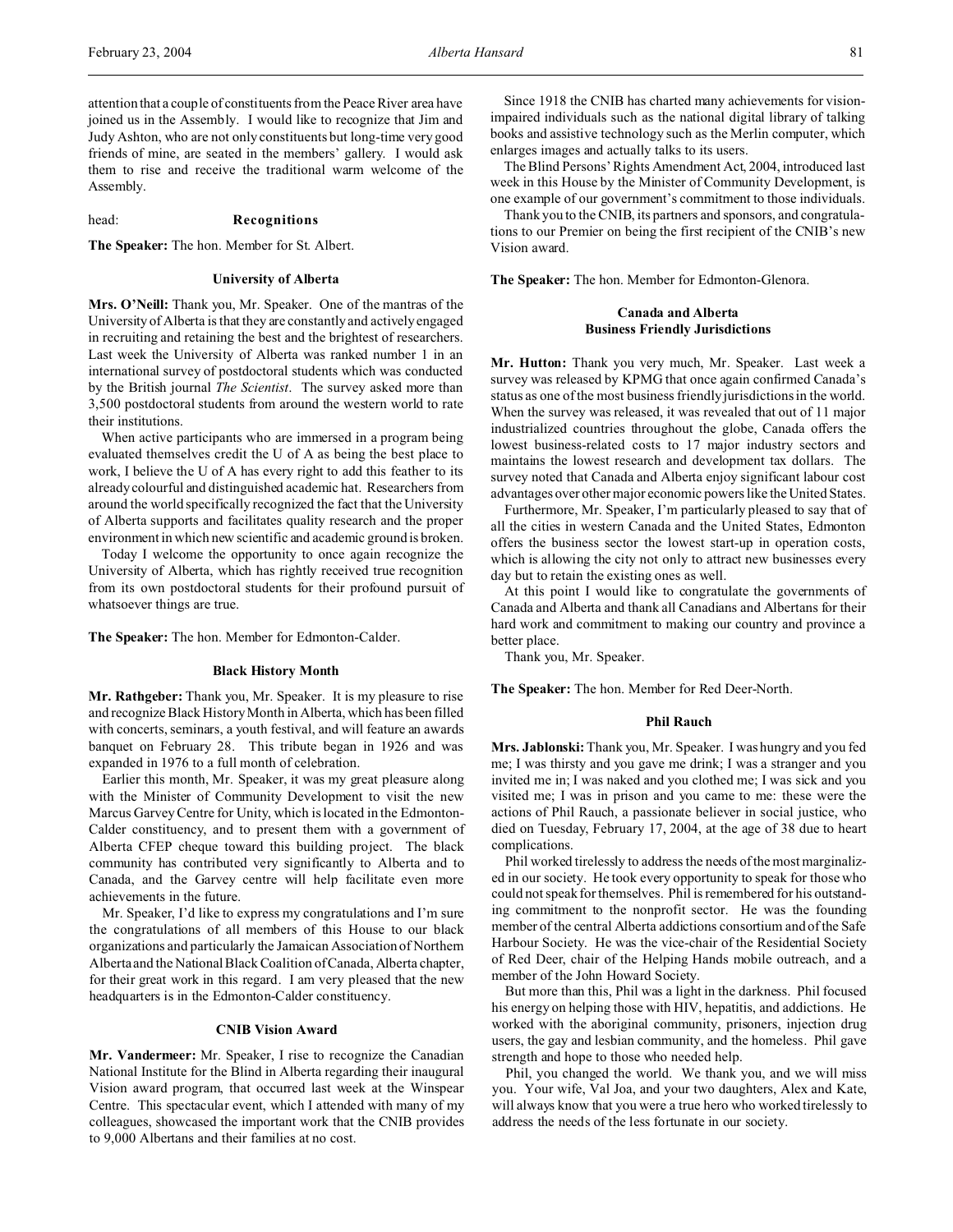## *2:40* **U of A Golden Bears Hockey Team**

**Mr. Bonner:** Mr. Speaker, this Saturday a remarkable record was set when the University of Alberta Golden Bears hockey team completed their 28-game season undefeated. No hockey team in the history of the Canada West Conference has ever done this. The Bears also set a conference record for the fewest goals in a 28-game schedule, letting in only 48 goals in an entire season.

As anyone knows who has seen the many banners hanging in Clare Drake Arena, the Golden Bears hockey team has an astonishing tradition of winning. Since the 1933-34 season the Golden Bears have won their divisional title an amazing 42 times and this year will be going for a record 11th national championship. Their current head coach, Rob Daum, has led the Bears to the playoffs eight straight seasons, and they have qualified for the CIS national championships every year since 1996-97.

Mr. Speaker, this year's undefeated season puts the Golden Bears hockey team in the rarified atmosphere of great athletic achievements. Not only have they been the top-ranked team in the country all season; they're also one of the finest university hockey teams in North America.

I invite all MLAs to join me in congratulating the achievements of this wonderful team.

**The Speaker:** The hon. Member for Edmonton-Gold Bar.

# **Edmonton Firefighters**

**Mr. MacDonald:** Thank you, Mr. Speaker. When Edmonton calls on its firefighters and other emergency personnel, the city knows it can count on them to respond professionally and without hesitation even if that call comes in the middle of the night with temperatures of about minus 50 degrees Celsius with the wind chill and is the third major fire in less than a week, as happened in this city near the end of January. Firefighters not only fought the fires; they also battled frostbite, freezing equipment, and dangerous conditions.

Edmontonians are grateful that they and their families can sleep easy knowing that brave men and women are watching out for their safety. These heroes put their own safety second to the safety of the community they serve. Their dedication to protecting Edmontonians was in evidence yet again at the recent blazes in freezing temperatures.

While these emergency workers don't look for recognition, I think it's fitting that we recognize their bravery and dedication this afternoon.

Thank you.

# head: **Tabling Returns and Reports**

**The Speaker:** The hon. Minister of Community Development.

**Mr. Zwozdesky:** Thank you. Mr. Speaker, I rise to table the appropriate number of copies of a congratulatory letter on behalf of the government of Alberta to Mr. Pierre Lueders, who this weekend at the 2004 world bobsleigh championship in Konigssee, Germany, won the gold medal for two-man bobsleigh. Congratulations to Pierre and to his teammate, Giulio Zardo. We're very proud of this duo.

Thank you, Mr. Speaker.

**The Speaker:** It should also be noted that Mr. Lueders is the brother-in-law of the hon. Minister of Economic Development. The hon. Member for Edmonton-Highlands.

**Mr. Mason:** Yes, Mr. Speaker. I have two documents to table today. The first document is a government of Alberta news release dated February 12, 2004, which claims to confirm that responsible gaming efforts are on the right track.

The second tabling is a report entitled VLT Gambling in Alberta: a Preliminary Analysis, which shows that the government has failed to prevent problem gambling and continues to profit at the expense of VLT users who are either moderately or severely addicted gamblers.

**The Speaker:** The hon. Member for Edmonton-Gold Bar.

**Mr. MacDonald:** Thank you, Mr. Speaker. I have three tablings this afternoon. The first tabling is a letter that I wrote as chairperson of the Public Accounts Committee to the hon. Premier, president of Executive Council. This letter is dated January 27, 2003, inviting the Premier to meet with the Public Accounts Committee in the spring sitting of the Third Session of the 25th Legislature.

The second tabling is also a letter that I wrote as chairman of the Public Accounts Committee to all hon. members of Executive Council. This letter is dated January 29, 2003, and I was seeking opinions on the committee's operations and how we can alleviate some of the scheduling issues.

The third tabling I have this afternoon, Mr. Speaker, is a poll conducted by CFCN last week in Calgary. Of 1,487 votes cast, 94 per cent were in favour of making all government travel expenses available to the public.

Thank you.

**The Speaker:** The hon. Member for Edmonton-Ellerslie.

**Ms Carlson:** Thank you, Mr. Speaker. I have a number of tablings this afternoon. The first batch are from Kim Condon, Susan Taniguchi, Suzanne MacDonald, Anita Ashmore, Leslie Olson, and Bev Robinson. They are all very concerned about how the negotiations went for nurses. Their bottom-line statement is they don't want legislation or arbitration; they want the government to negotiate in good faith. So that's a sampling of the letters that I've been getting from nurses and supporters of nurses from across this province.

Now, the second tabling is from Lori Nash with concerns about car insurance payments and the way these are regulated.

# **Mr. MacDonald:** No.

**Ms Carlson:** Yes. That's who it's from, and that's what she's concerned about.

The third is from Andrea Robbins, who is also very concerned about insurance rates and, in fact, has a solution for the government that they may wish to take a look at.

The last tabling for today is from Annette Le Faive, who is very concerned about the proposed Evan-Thomas provincial park recreation area draft management plan and wants changes made to that.

Thank you, Mr. Speaker.

head: **Orders of the Day**

## head: **Written Questions**

**The Speaker:** The hon. Deputy Government House Leader.

**Mr. Zwozdesky:** Thank you, Mr. Speaker. Proper notice having been served on Thursday, February 19, I will now move that written questions that appear on today's Order Paper do stand and retain their places.

[Motion carried]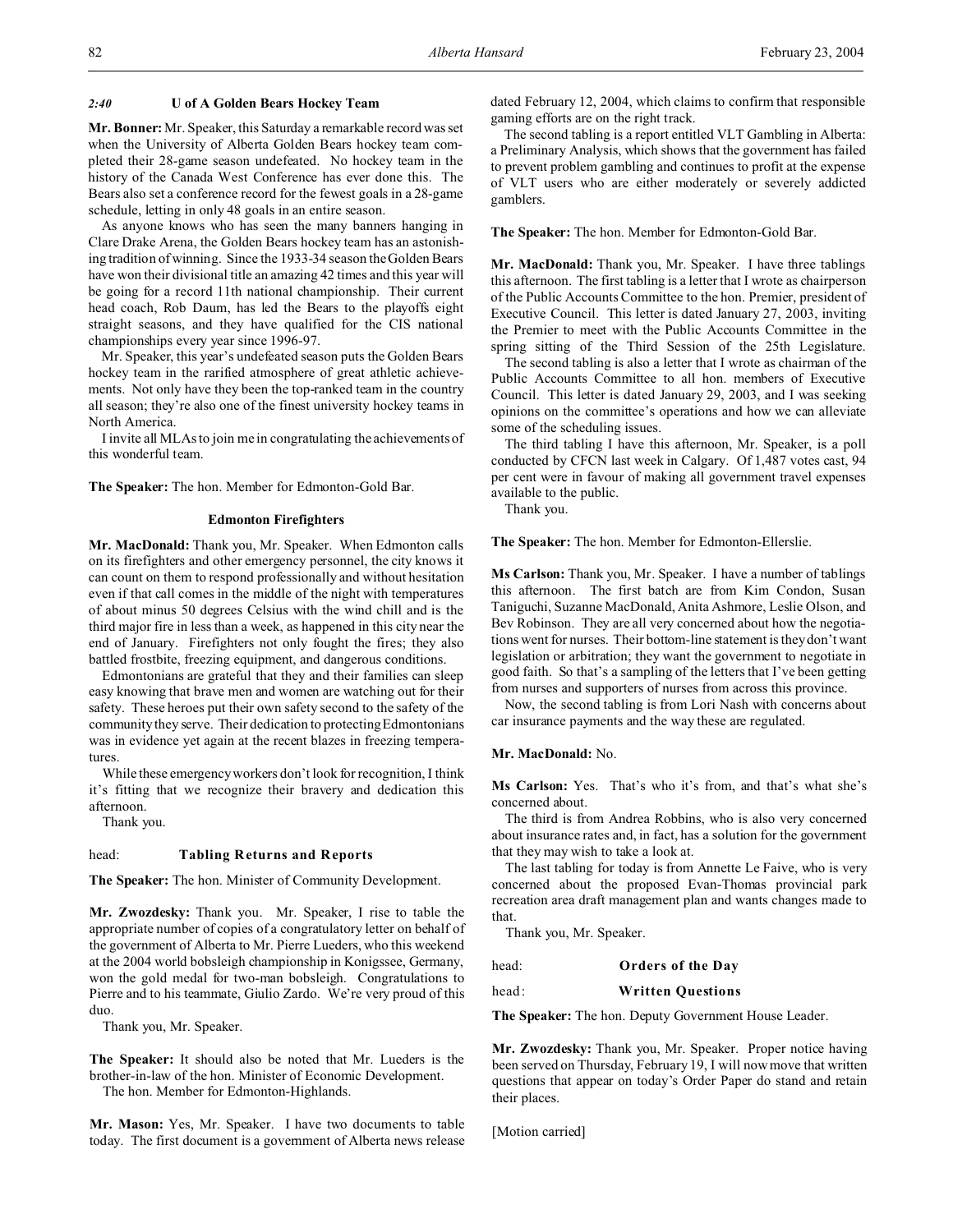#### head: **Motions for Returns**

**The Speaker:** The hon. Deputy Government House Leader.

**Mr. Zwozdesky:** Thank you, Mr. Speaker. I would also note that proper notice having been given on Thursday, February 19, I will now move that motions for returns on today's Order Paper also stand and retain their places.

Thank you.

# [Motion carried]

**The Speaker:** Hon. Member for Clover Bar-Fort Saskatchewan, please proceed with introductions if you so wish.

head: **Introduction of Guests** *(reversion)*

**Mr. Lougheed:** Thank you for allowing reversion to Introduction of Guests. Mr. Speaker, I'm pleased to introduce to you and through you to members of the Assembly in both galleries, and perhaps even some time later in your own, some members from the Canadian Paraplegic Association. We have Marlin Styner with his wife, Diane Gramlich, Betty MacIsaac, Larry Pempeit, Braden Hirsch, Margaret Conquest, who's a member of the Premier's Council on the Status of Persons with Disabilities, Laurie Szymanski, Emily Lawson, Carmen Binder. Also accompanying them is Godfrey Huybregts, who has assisted us with some of these projects. Previously, as well, from the CNIB we had Ellie Shuster and Bill McKeown and Diane Bergeron, who were also introduced. If those folks would rise and be acknowledged or wave their hand and be acknowledged that way, would the members present please welcome them.

# head: *2:50* **Public Bills and Orders Other than Government Bills and Orders Second Reading**

# **Bill 201 Safety Codes (Barrier-free Design and Access) Amendment Act, 2004**

**Mr. Lougheed:** Thank you, Mr. Speaker. I'm pleased to move second reading of Bill 201, the Safety Codes (Barrier-free Design and Access) Amendment Act, 2004.

In this time available I would like to talk about why Bill 201 is necessary based upon concerns expressed by people with disabilities and their families. I'd also like to identify the objectives of the bill and how those objectives are to be achieved, but first, Mr. Speaker, I'd like to offer an example which will illustrate the need for experts in barrier-free design and access to be part of the Safety Codes Council. It can also be an example to illustrate the changing technologies and the need for experts who keep abreast of these changes to have input into future code revisions.

Mr. Speaker, like many people in this Assembly I've walked in and out of the east ground-level doors hundreds or probably thousands of times in the last seven years, since I was first elected. That's where the wheelchair ramp is located and where persons in wheelchairs access this building. Like most people walking through those doors, sometimes I take the stairs and sometimes I just go down the ramp, but I never thought anything about the design or layout of that little ramp.

Well, about a month ago I was down at those east entrance doors with a person in a chair waiting for his DATS bus. I went outside to check for the bus, and he went to the top of the ramp to wait for me, and since it was minus 30 and the bus wasn't there, I returned and

had occasion to observe this fellow at the top of the ramp. He seemed to be having a lot of difficulty, and I just dismissed his difficulty as some manoeuvring problems and power wheelchair idiosyncracies. Last week another person in a wheelchair made some comment about having difficulty negotiating the top of the ramp because the ramp wasn't built square with the door. Suddenly I realized why that other fellow was having those difficulties. In my present state, capable of walking on the ramp or taking the stairs, whichever I felt like, I was unaware of those challenges.

When the ramp was first constructed 20 years ago, no one used the kinds of power chairs that are used today. That's why we need to have experts in barrier-free design offering help to design those future safety code requirements for new construction and major renovations. Things change and the experts keep abreast of those changes.

Mr. Speaker, let's look at the background to Bill 201 and why this bill is necessary. Alberta has led the way in building safety and accessibility provisions that enable persons with disabilities to achieve independence by both contributing and sharing in the opportunities and responsibilities of our society. The number of persons with disabilities in Alberta, which for the purposes of this bill includes citizens having physical and sensory impairments, is increasing. The aging population trends that are foreseen to put pressure on public pensions, health care, et cetera, will also produce a significant increase in the number of persons with physical and sensory impairments as a result of aging.

In the not too distant future many of us will be using walkers, canes, or other mobility assists and may be wondering why after contributing and being active in our communities some places are suddenly inaccessible to us. Inaccessibility often prevents people with disabilities from contributing and fully participating in their communities.

While the codes and standards of the Safety Codes Act provide for the technical requirements of accessibility provisions, participation by the disabled community and experts in barrier-free design and access in the development of those standards and of the social policies around the application of those standards can be improved. There are provisions in the Alberta building code that allow for the relaxation of accessibility provisions of the code for buildings or installations. The process for approval of those relaxations is in need of improvement by including the opportunity for the input of a growing disabled community.

We've heard much from persons with disabilities. Persons with disabilities have talked about the advancing age of the population of the province and the corresponding need for more accessible and barrier-free spaces. Legislation that will encourage barrier-free design and construction will ensure that this increasing need will be met.

Persons with disabilities often feel that there is no forum where their voice can be added to the dialogue about matters of design and construction while the building industry and other stakeholders have ample opportunity to make comment on such issues. The Alberta disability strategy developed by the Premier's Council on the Status of Persons with Disabilities, after extensive consultation, states in recommendation 3 that "a commitment should be made to embrace the principles of universal accessibility."

What does this bill do? This bill does not, first of all, change any of the current technical requirements or any of the safety codes currently in force. What the bill does do is amend the Safety Codes Act to achieve four objectives: first, to establish the provision of barrier-free design and access standards as a recognized and meaningful purpose of the Safety Codes Act; secondly, to provide the proper voice in the appropriate forum for persons with disabili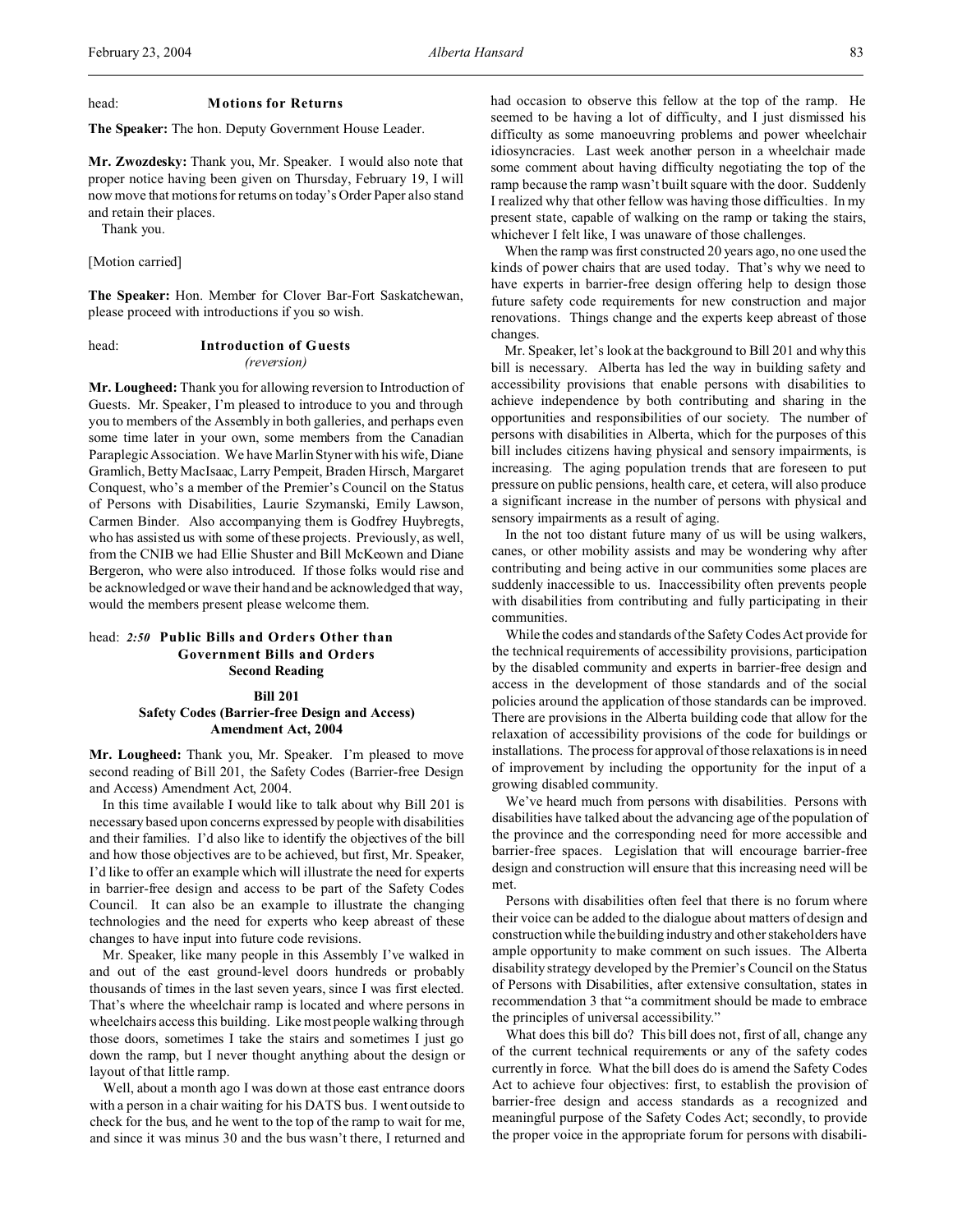ties to continue to effect change in the built environment; third, to establish fair and considered standards for the design and construction of things that are regulated by the act and are in respect of barrier-free design and access; and fourthly, to allow for the fair and reasonable application of barrier-free design and access construction requirements.

Well, how does the bill achieve these four objectives? First of all, the bill amends the Safety Codes Act to state that the act is, in 2(2.1), "to be applied in a manner consistent with the principles of barrierfree design and access." This statement is similar to recommendation 3 of the Alberta disability strategy and addresses the requests of persons with disabilities for better access.

The amendment to section 4 also addresses requests for better access. In 4(2) "the Minister shall, in accordance with this Act, coordinate and encourage the principles of barrier-free design and access for any thing, process or activity to which this Act applies." By stating that the minister recognizes and promotes the principles of barrier-free design and access, under the responsibilities section the act recognizes the importance of barrier-free design and access as a central component while expanding potential application to all activities governed by this act and its regulations.

Third, the act is amended to provide the proper voice in the appropriate forum for persons with disabilities concerning barrierfree design and accessibility issues. The proper forum for dealing with the building code and the related barrier-free design and accessibility provisions is the Safety Codes Council, which is established by the act to advise the minister. Specifically, in section 16(3) after "buildings" adding "barrier-free building design" and amending section 16(4) by adding "labour and persons with disabilities" instead of just "labour." Amending section 18 to include the clause "may promote the principles of barrier-free design and access for any thing, process or activity to which this Act applies." Section (f) to include "or barrier-free design and access" after "safety." Also, in clause (h) adding "safety standards and barrier-free design and access" after "safety standards" and in clause (i) adding "barrierfree design and access information" after "safety information."

These proposed amendments underline and expand upon the importance of barrier-free access and design as stated in the minister's responsibilities by mandating representation from persons with disabilities and the Safety Codes Council and explicitly including the promotion and acceptance of barrier-free design and access in the council's duties.

Lastly, it will give a stronger voice to the community of persons with disabilities in the development of codes and standards for barrier-free design and accessibility and to allow greater participation by persons with disabilities in the application of codes and standards for barrier-free design and access.

In section 65 the amendments enable the minister to carry out his or her responsibility for the promotion of barrier-free design and provide the minister with the power to establish clear and consistent regulations dealing with barrier-free design and access provisions, including an exemption process.

In summary, Mr. Speaker, the amendments to the Safety Codes Act that comprise Bill 201 employ the existing enabling structure of this act to position Alberta's safety system for the future.

Thank you for your time, Mr. Speaker. I'll make some further comments at the conclusion.

*3:00*

**The Speaker:** The hon. Member for St. Albert.

**Mrs. O'Neill:** Thank you very much, Mr. Speaker, for allowing me the opportunity to speak to Bill 201, the Safety Codes (Barrier-free Design and Access) Amendment Act, 2004. I believe that from the standpoint of access for those with physical and sensory disabilities this bill represents movement in the absolute right direction and at somewhat minimal cost to all concerned. The bill asks for more representation of disabled Albertans on the Alberta Safety Codes Council so that any additions to old structures and any new structures be built in such a way that they are accessible to those who have physical and sensory disabilities and who, as examples, use wheelchairs to get around or white canes to guide them.

Mr. Speaker, this consideration does not represent a significant change in the way our laws currently look at the construction and future development of buildings. In the past we've considered buildings from a safety-first perspective, and we will continue to do this. I might add that the matter of access for the disabled is a safetyfirst consideration in my opinion. However, we have for some time also included consideration of the needs of disabled individuals. Section 3.8 of the Alberta building code addresses many of the concerns regarding barrier-free buildings as well as the exceptions to barrier-free requirements.

Some of those exceptions admittedly do include private homes, some apartment buildings, some group homes, shelters and halfway houses, industrial accommodations, and buildings not used on a daily basis. However, this bill asks that we take further appropriate action. It suggests that we take greater account of the need of those with mobility challenges when we design buildings, and it argues that the best way to do it is to change the safety codes of Alberta to include a representative for disabled people on Alberta's Safety Codes Council.

Mr. Speaker, my support for this bill is based upon my belief in and commitment to equity of opportunity to access buildings in Alberta.

Much work has already been done to allow this government to secure the rights provided for the disabled in the Charter of Rights and Freedoms. Section 15 of the Canadian Charter of Rights and Freedoms reads as follows.

15(1) Every individual is equal before and under the law and has the right to the equal protection and equal benefit of the law without discrimination and, in particular . . . discrimination based on race, national or ethnic origin, colour, religion, sex, age or mental or physical disability.

Section 15(2) reads:

Subsection (1) does not preclude any law, program or activity that has as its object the amelioration of conditions of disadvantaged individuals or groups including those that are disadvantaged because of race, national or ethnic origin, colour, religion, sex, age or mental or physical disability.

Mr. Speaker, it is fairly clear to me that Bill 201 is one that speaks directly to section 15 of the Charter. It addresses the disadvantages that certain disabled people face when attempting to enter or move into buildings that are not set up in a manner which accommodates them. It is my view that when those with physical or sensory disadvantages face barriers to equality, the government does have a role to play in levelling the playing field. Providing access to publicly accessible buildings is one place where we can and should start.

One of the other reasons I support this bill is because it advocates a modest, noninterventionist mechanism for achieving its ends and represents a balance between the rights of disabled individuals and the responsibilities of others who must implement proposed changes. This bill does not propose massive government intervention into the lives of Albertans; it simply proposes that we have a voice of sound, logical reason that will provide barrier-free access for all Albertans regardless of our abilities or disabilities.

I would ask everyone in this Assembly to support this bill because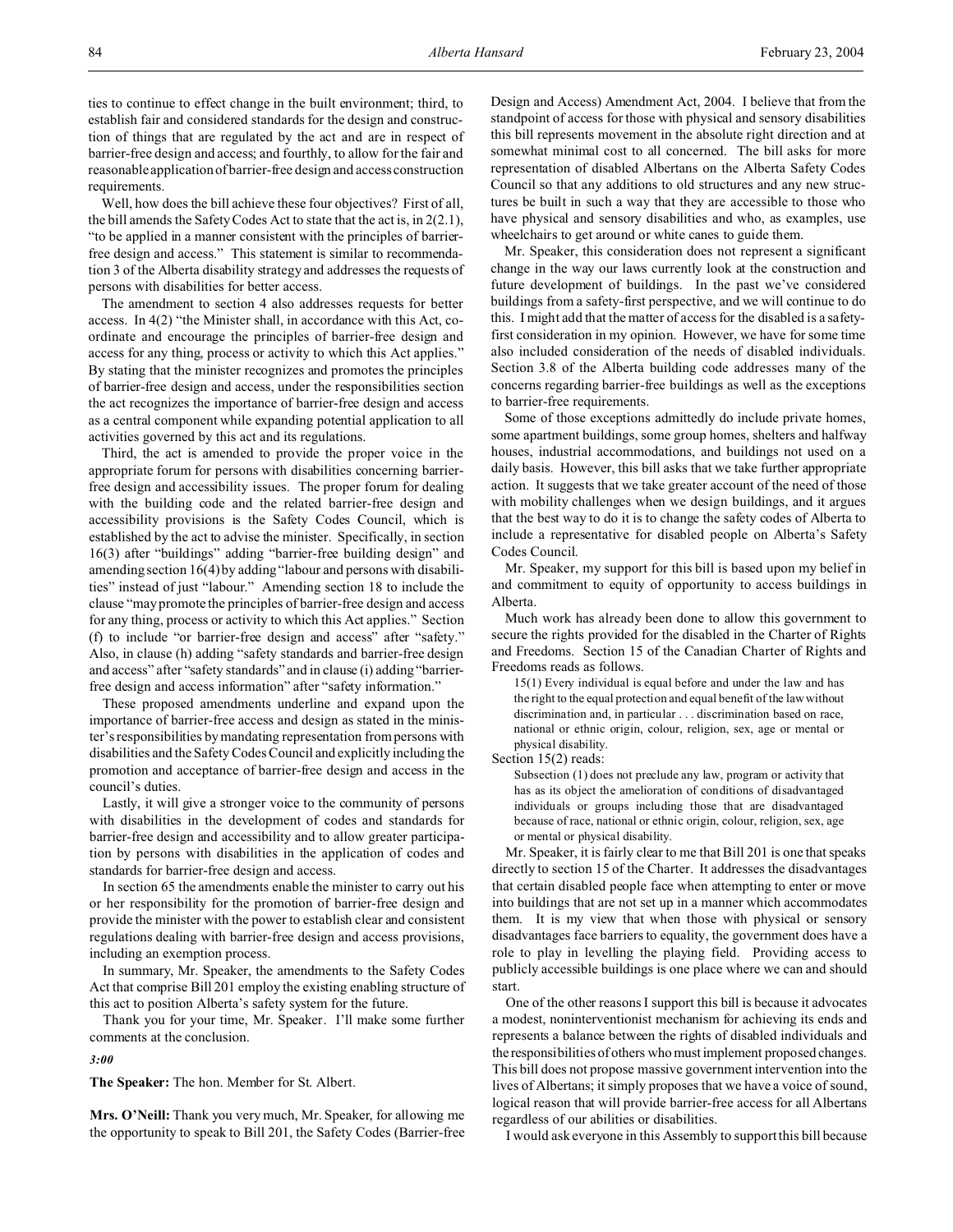I believe it is a recognition of the dignity and the strengths that all Albertans in our unique fashion as individuals have a right to in accessing both public buildings and, indeed, those facilities that we all enjoy and in this cold climate in most circumstances need to have access to inside from out. So again I would urge everyone here in this Assembly to support it. It is based on sound principle. It's obvious that we should take action, and it is an appropriate manner in which to do so.

Thank you.

**The Speaker:** The hon. Member for Edmonton-Glenora.

**Mr. Hutton:** Thank you, Mr. Speaker. It is a great pleasure for me to rise today and join in the debate on Bill 201, the Safety Codes (Barrier-free Design and Access) Amendment Act, 2004, sponsored by the hon. Member for Clover Bar-Fort Saskatchewan. Also, I might add that it's a pleasure because that member has worked hard, I know, on the Premier's Council on the Status of Persons with Disabilities and has spent a lot of time with that constituency.

I'd also like to take this opportunity to thank the Deputy House Leader and Minister of Community Development for the work that he has done recently with regard to amalgamating and having an office for improved access for people with disabilities as we as a government spend I believe it's \$1.7 billion a year on the disabled in 11 departments. This will bring a little more focus, and I know that the hon. Member for Clover Bar-Fort Saskatchewan was instrumental in moving that forward as well.

With regard to Bill 201 I see equality legislation, and that is, after all, what we are dealing with. Equality for all citizens of Alberta, regardless of their abilities, is a fundamental right in this province, Mr. Speaker. The barrier that Alberta faces is that this equality does not always come easily for over half a million disabled individuals across this province. This number equates to every sixth Albertan who is affected by a disability and who, as a result, is sometimes denied full citizenship. These individuals have to face the reality of this inequality on a daily basis. What's worse is that they have to be reminded of their inequality every time they attempt to access a business, an office, or any type of public facility that does not provide the appropriate accessibility options.

Mr. Speaker, as Alberta prepares to enter its second century, I feel that Albertans need to be reminded that we live in a time and a place that allows every Albertan – I repeat: every Albertan – the possibility for full citizenship. Bill 201 is our chance to do just that. In Bill 201 we have the opportunity to set national standards that see citizens in Alberta enjoy a life that to them may seem less disabled.

Mr. Speaker, in December 2002 the Premier's Council on the Status of Persons with Disabilities released an Alberta disability strategy. The document provides a foundation for promoting full citizenship for those Albertans with disabilities. Before I continue discussing this strategy, I believe that it is important to define exactly what is meant by the term "full citizenship." The Premier's Council on the Status of Persons with Disabilities defines the expression "full citizenship" as

being treated fairly and without discrimination by individuals, companies, organizations and governments. It means having adequate supports to live a life of safety, security and dignity. It means having the chance to pursue educational and employment opportunities. And it means having the opportunity, choice and ability to participate in all aspects of Alberta society.

Mr. Speaker, that is a thorough definition of what Bill 201 deals with. It is, after all, asking the government to provide proper voice in an appropriate forum for the disabled community and in doing so embrace the principles of universal accessibility set out by the Alberta disability strategy.

*3:10*

Implementing the Alberta disability strategy increases the likelihood that the idea of full citizenship for all Albertans is possible. Of the eight recommendations made in the disability strategy, four of them deal directly with the goals of Bill 201. The first recommendation addresses Albertans' awareness of rights, needs, and aspirations of persons with disabilities and that it is necessary for Albertans to increase their awareness to successfully accomplish the goal. Mr. Speaker, Bill 201 would provide an appropriate forum, the Safety Codes Council, for the disabled community to voice its concerns and let all Albertans become better aware of the needs and aspirations of disabled Albertans when it comes to access. We cannot positively effect the rights of Alberta's disabled community if we don't listen.

The second recommendation of the Alberta disability strategy deals with the supports for daily living. The government of Alberta must ensure that the needs of persons with disabilities related to their daily living activities are met. Mr. Speaker, by amending the Safety Codes Act, the government would successfully address this goal. Currently, barriers for disabled and mobility-impaired Albertans are much too commonplace. Amending the act would allow Alberta's disabled community increased opportunities to actively be involved in decisions that affect their lives. In doing so, the government could ensure that the needs of persons with disabilities are met.

The third recommendation addresses the main point of Bill 201, which is the physical access of the disabled community to Alberta buildings. A commitment should be made to embrace the principles of universal accessibility as well as a process to be put in place to remove physical barriers from public spaces. In doing so, all Albertans could have the opportunity to fully participate in all community, employment, and business activities that are going along with the Alberta advantage. Mr. Speaker, although Bill 201 can be viewed as a broad stroke for promoting the full citizenship of all Albertans, its main objective is to break down the barriers that hinder Alberta's disabled population from accessing buildings and roadways. This legislation would overcome those obstacles and make Alberta more accessible.

The final recommendation that relates directly to Bill 201 is the sixth recommendation, which concerns learning. The government of Alberta should improve access for persons with disabilities to education by ensuring that all education facilities are physically accessible. Mr. Speaker, I don't think that a proper education should be available to only those Albertans who can access it without any impairment, and I am certain that this government feels the same way. The education of Albertans has always been the top priority of this government. Passing Bill 201 will reinforce that commitment thereby ensuring that all Albertans have the opportunity to learn and grow.

I don't think these recommendations are out of reach for this government. I believe that they are firmly in our grasp. The Department of Community Development is currently reviewing the Alberta disability strategy. I am confident that the response to these recommendations will be the same as mine was: complete support. After all, the real question we should be dealing with is: why aren't we already doing this? Bill 201 is a step in the direction of accepting these recommendations. It is conceivable that we can commit to providing full citizenship for every Alberta.

There are, however, critics of Bill 201 who will talk about the costs of implementation or talk about government getting into the business of business. Mr. Speaker, this legislation would likely lead to additional costs for Albertans who are building a new building or renovating an old one. However, these are also costs to those Albertans who are unable to access these buildings. Doing nothing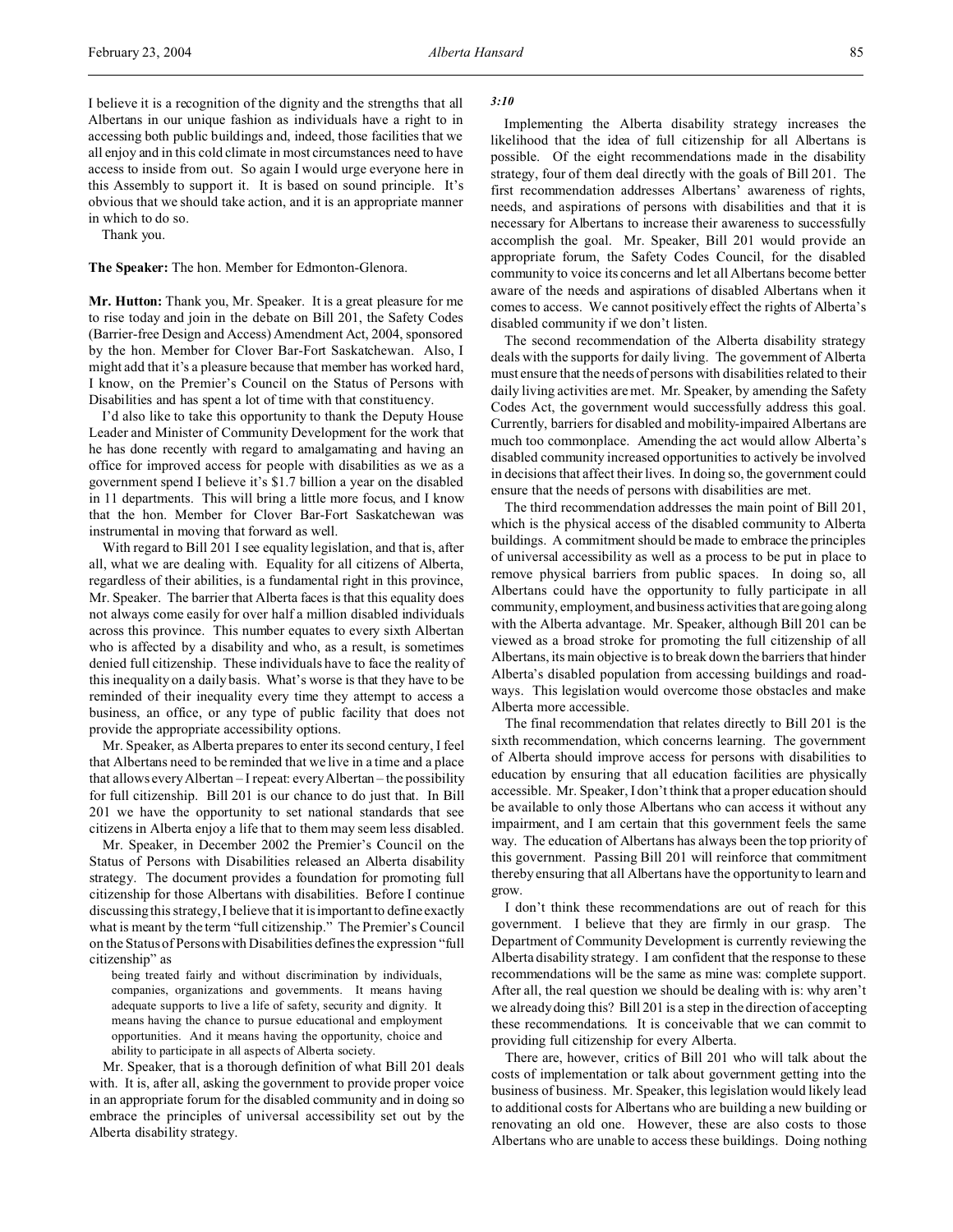now will only delay the inevitable. As Albertans age, changes will be necessary, and implementing them at a later date will in all likelihood not cost less but, rather, a great deal more.

Bill 201 is not asking the government to get involved in the business of business; rather, it is asking the government to get involved in the business of equality for Albertans in the disabled community. These costs are not costs; they are investments in a universally accessible Alberta. Mr. Speaker, by supporting Bill 201 the government will contribute to making Alberta communities barrier free and physically accessible. As a result, a steadily increasing number of Albertans will be able to access the building spaces, services, and programs they require. All Albertans will have the opportunity to fully participate in and provide leadership to public policy processes and to activities and associations that define their community.

I encourage all members of the Assembly to vote in favour of this legislation and, in doing so, vote in favour of Alberta's continued support in making over half a million Albertans with disabilities full citizens of this great province. Thank you very much, Mr. Speaker.

**The Speaker:** The hon. Member for Red Deer-North.

**Mrs. Jablonski:** Thank you, Mr. Speaker. I am very happy to rise today and join debate on Bill 201, sponsored by the Member for Clover Bar-Fort Saskatchewan. This is a very interesting piece of legislation that has the ability to affect a great many Albertans, and I think that we must discuss both the merits and the benefits of this legislation.

Last night I watched the documentary *Bowling for Columbine*. In one section of this documentary a young student from Columbine high school who had survived the massacre but had been shot and is now in a wheelchair had gone to the head office of K Mart in the United States to ask them to stop selling handgun ammunition in their stores. I was surprised and even a little shocked to see that there was no wheelchair access to the beautiful and massive building that was the national headquarters of K Mart. The young Columbine student had to be lifted by three men in order for him to enter the office building that was only accessible by a large exterior and interior staircase. I realized that I had taken for granted that all buildings in our modern world have wheelchair access and are barrier free. *Bowling for Columbine*, although an American documentary, made me realize that barrier-free access is a long way from being taken for granted.

I think it's worth stating again that Bill 201 will amend the Safety Codes Act so that the disabled in Alberta are not met with barriers when trying to access public buildings. It means that another group will be added to the Safety Codes Council to provide input into the decision-making process for safety codes in Alberta. Mr. Speaker, I would like to take my time this afternoon to speak about the Safety Codes Council and how I think this bill is a good thing for Alberta. I hope that my arguments will provide some good information for the members present today.

In Alberta the Safety Codes Council is responsible for overseeing the Safety Codes Act. It is a not-for-profit, nongovernment organization, and its actions play a very vital role in all Albertans' lives whether they know it or not. The council covers nine very important disciplines, which are covered under the act. Those disciplines are amusement rides, boilers and pressure vessels, building, electrical, elevators, fire, gas, passenger ropeways, and plumbing. Each of those disciplines has its own council, the Amusement Rides Technical Council for example, and then each is part of a coordinating committee. This machinery makes up the Safety Codes Council, and each group provides input on the decisions and policymaking of the council.

The council also develops and administers a system to accredit municipalities, corporations, and agencies to carry out specific activities; develops and administers programs to train, certify, and designate safety codes officers; administers an appeal process for decisions made in accreditation and certification programs, orders, and written notices issued; promotes uniform safety standards; and it also provides support to its many industry partners. Now, that list is fairly extensive, but you can see how this council has the ability to affect every Albertan.

## [The Deputy Speaker in the chair]

What I find somewhat discouraging about this council is that it has very little representation from a group that is becoming increasingly more visible in this province. This, however, is a situation that Bill 201 is looking to alleviate. Bill 201 would add another representative council to the Safety Codes Council, the barrier-free council. I believe that this would be a very unique addition to the Safety Codes Council because while the other groups represent purely technical and safety aspects, a barrier-free council would represent a good many Albertans and be able to provide the council with insight on how decisions will affect both the elderly and the disabled.

## *3:20*

Now, one must look at the Safety Codes Council to understand why adding a barrier-free council would be a good decision. The Safety Codes Council mission is to work in partnership with industry, municipalities, labour, and government to "provide Albertans with quality public safety systems for structures, facilities and equipment and provide competency-based training for Safety Codes Officers."

If we back up a little and take a look at that, we see that its mission is to "provide Albertans with quality public safety systems." What is important is that the council provides for Albertans, all Albertans, and I think that most Albertans are represented on the council. However, a large group of Albertans is not represented, albeit through no fault of their own nor the council's. Rather, the issue of access to public buildings has really never been at the forefront of many issues in this province until now.

The disabled community in Alberta has stressed to many MLAs as well as MPs on the national scale that they feel they are being overlooked when many different decisions are being made about building structures and access. It could be as simple as having a curb cut on the street. Many of us overlook the fact that most sidewalks in Alberta are built so that if one is crossing the street, the curb of the sidewalk is cut down so that anything with wheels can leave or enter the sidewalk: things like a baby stroller or a shopping cart or a wheelchair, especially a wheelchair. This is something that I don't think many people really take notice of. A person pushing a baby stroller need only lift the front wheels and then the back to get it and the child up and onto the sidewalk, but what is a disabled person in a wheelchair supposed to do? Rarely do they have the arm strength to get themselves up and onto a sidewalk that has no cutdown. Common sense maybe but extremely important to the disabled community.

Nowadays there are many buildings that need to be accessed by the disabled community that are just too difficult. Granted, government buildings in very high traffic public places do have access for the disabled, but there are plenty of places such as restaurants that often don't have barrier-free access. Think about the places you've gone to eat in the past week or so. Did all of those places have a wheelchair ramp, or did the entrance to the eating establishment have a little step before the door, one that poses no problem for an able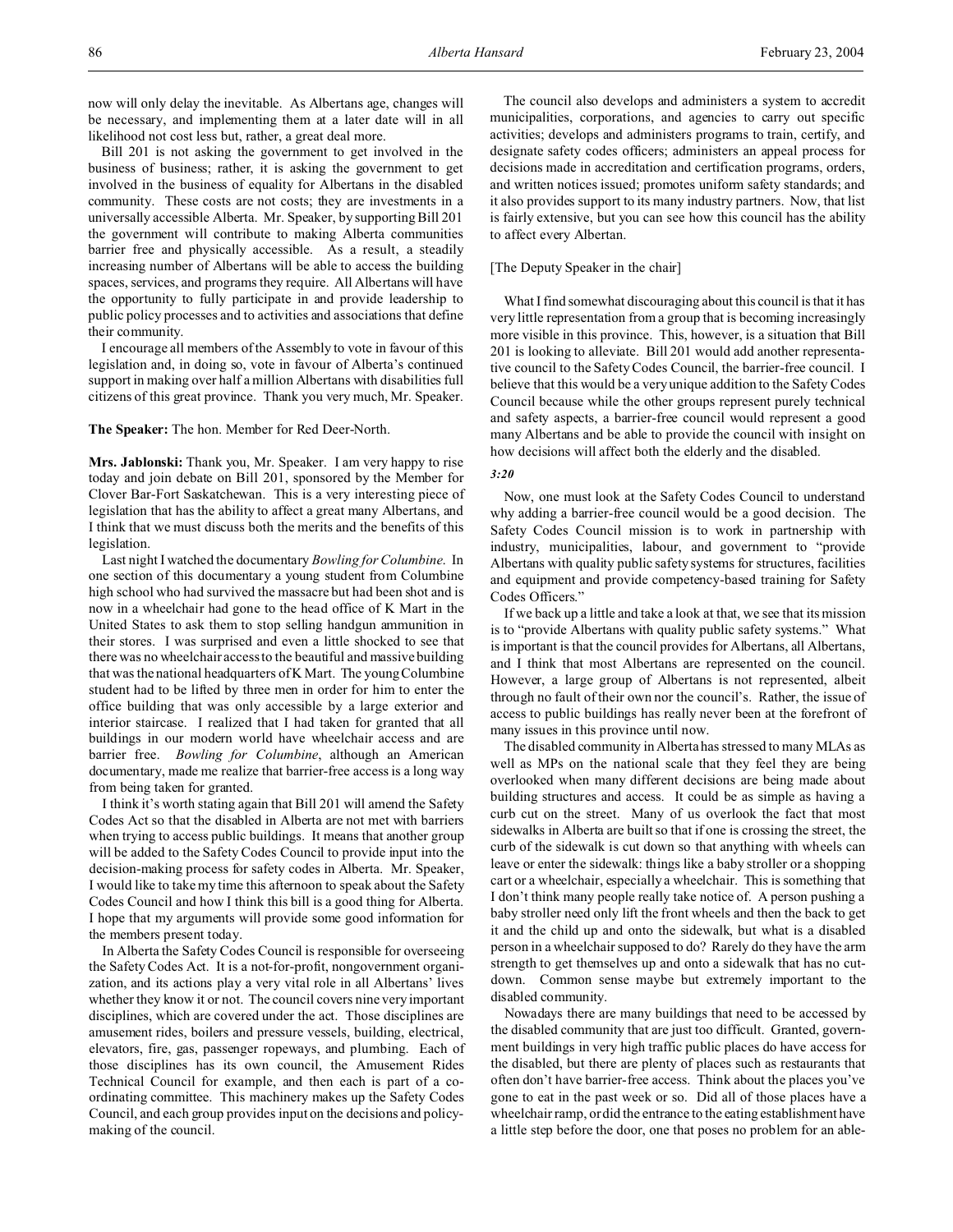bodied Albertan but one that is a great challenge for a young man in a wheelchair? This is the sort of thing that a barrier-free council could bring to the table if it were represented in the Safety Codes Council.

Of course, the barrier-free council would not only be specific to disabled people but also help another group of Albertans that may have been overlooked in this process as well, and that group, Mr. Speaker, is seniors. Alberta is a province that is aging. The baby boomers are getting to that age where they will soon need a cane or a walker or a wheelchair or a permanent IV drip. Do you think the senior is going to be impressed by having to drag their walker up some stairs to get into their favourite restaurant? I don't think so.

Seniors are extremely important to this province, yet in the Safety Codes Council there is no group through which they can let their concerns be known about rules and regulations that are specific to buildings, structures, and equipment. Again, this is no fault of the Safety Codes Council. The groups on that council are not really meant to think about those issues. It would be nice if all the concerns of Albertans could be heard, but those representing the Plumbing Technical Council are not going to be overly concerned about barrier-free access when discussing building permits. This is something that has been overlooked in the past, and now is as good a time as any to see that it's fixed.

I don't see why the members of this House would not support a move such as the one that Bill 201 provides. We place a large amount of importance on our seniors population, so much so that we have provided a ministry specifically dedicated to seniors' issues. Therefore, one can see how this bill fits right in line with the attitude of not only this government but of Albertans as a whole. Bill 201 provides this House with an opportunity to strengthen the Safety Codes Council. This council has done a remarkable job over the years, and it is now time that we improve the council in a small but very important way.

There are many in this province who are at a disadvantage in living their daily lives. There are those in wheelchairs, with walkers, with canes, without sight who should have their voices heard when policy is being made about quality public safety systems for structures, facilities, and equipment. One thing that all members should know is that I don't believe that this bill is that great a change. However, it is a significant change in that we will be giving a voice to those who currently do not have a voice on this committee. I think that adding one more representative group will not be an administrative nightmare or a change in the council's philosophy.

The Safety Codes Council has done remarkable work for this government and for the people of Alberta over the past year. As I close this afternoon, I would like to ask all hon. members, some of whom may be getting close to that age where they're going to have to start thinking about these issues, to support Bill 201.

Thank you.

# **The Deputy Speaker:** The hon. Member for Grande Prairie-Smoky.

**Mr. Knight:** Thank you, Mr. Speaker. It is with a great deal of pleasure that I rise today to speak to Bill 201, the Safety Codes (Barrier-free Design and Access) Amendment Act, 2004. The importance of designing buildings in a manner that does not discriminate against those with a disability is undisputable. For years mainstream building design has for the most part unintentionally reflected the lifestyle and abilities of the able-bodied person. However, in recent years we have become more cognizant of the needs of the disabled, and important strides have been made both by government and the private sector.

In the last 20 years I've seen more public and private buildings

with wheelchair ramps, power doors, and handicapped parking spaces. Awareness of issues that the disabled face on a daily basis has improved, and the physical changes are noticeable. Businesses have recognized that barriers do little to improve the flow of customers who come through their doors. As Alberta's population ages, business owners have become aware of this fact and voluntarily make improvements in an effort to be more accommodating.

As much of the discussion on this bill will revolve around barriers like entrances and bathrooms, I would like to provide a different example that illustrates a business's attempt to make the theatregoing experience more enjoyable for those who face sight and sound barriers, so to speak. At the beginning of this decade, Mr. Speaker, Famous Players decided to invest a million dollars to outfit 50 theatres across the country with state-of-the-art hearing and sightimpaired technology. Infrared headsets provide visual description for the blind, and tinted plastic reflectors aimed at a scroll board from the back of the theatre provide captioning for deaf patrons. This is a classic example of a company not only recognizing the needs of a minority but also recognizing a business opportunity. By acting on an inclusive attitude, this company has expanded its market.

This mentality is likely to continue well into the future. We are an aging population, and with age comes difficulty climbing stairs, using washrooms, reading signage, et cetera. Between 2000 and 2016 it is expected that the number of Alberta seniors will rise from 10 to 14 per cent of Alberta's population, and 10 years after that, Mr. Speaker, it is expected that clearly 20 per cent of Albertans will be over 65.

This trend suggests a couple of different things. First, it means that barriers are becoming a challenge not only for a higher number of Albertans but a larger segment of the population.

#### *3:30*

Second, it reinforces the need to increase the emphasis that we place on the issue of barriers and how we can remove them from Alberta's buildings. However, just because a situation has been improved in recent history through changing attitudes of the private sector and added requirements found within the Alberta building code, it is not to say that there isn't room for improvement.

Mr. Speaker, I would like to focus my comments on two specific areas. First, I would like to talk about the mandatory representation the disabled community would be granted because of Bill 201 and the importance of including this crucial stakeholder when we make decisions about issues relating to the removal of physical barriers that are still present in many Alberta buildings. Secondly, I would like to address the need to be responsible in the pace we set to make Alberta a barrier-free society. While making significant grounds toward solving this issue is important, we would do much harm by trying to do too much at once. I would contend that Bill 201 is a responsible measure to make headway with this important issue.

On my first point, Bill 201 would mandate the Safety Codes Council to have representation from the disabled community, which through such representation would have a say in the principles of barrier-free design. Thus barrier-free design would become one of the Safety Codes Council's specific duties. Securely establishing a voice for the disabled through an official committee is an important first step to a more inclusive society. Adding representation for the disabled community to the Safety Codes Council is consistent with this government's history of consultation with Albertans on issues they face. It stands to reason that stakeholders can and do play an important role in solving problems they face.

In order to truly understand what difficulties disabled Albertans face and to seek out proper and timely solutions, it is imperative to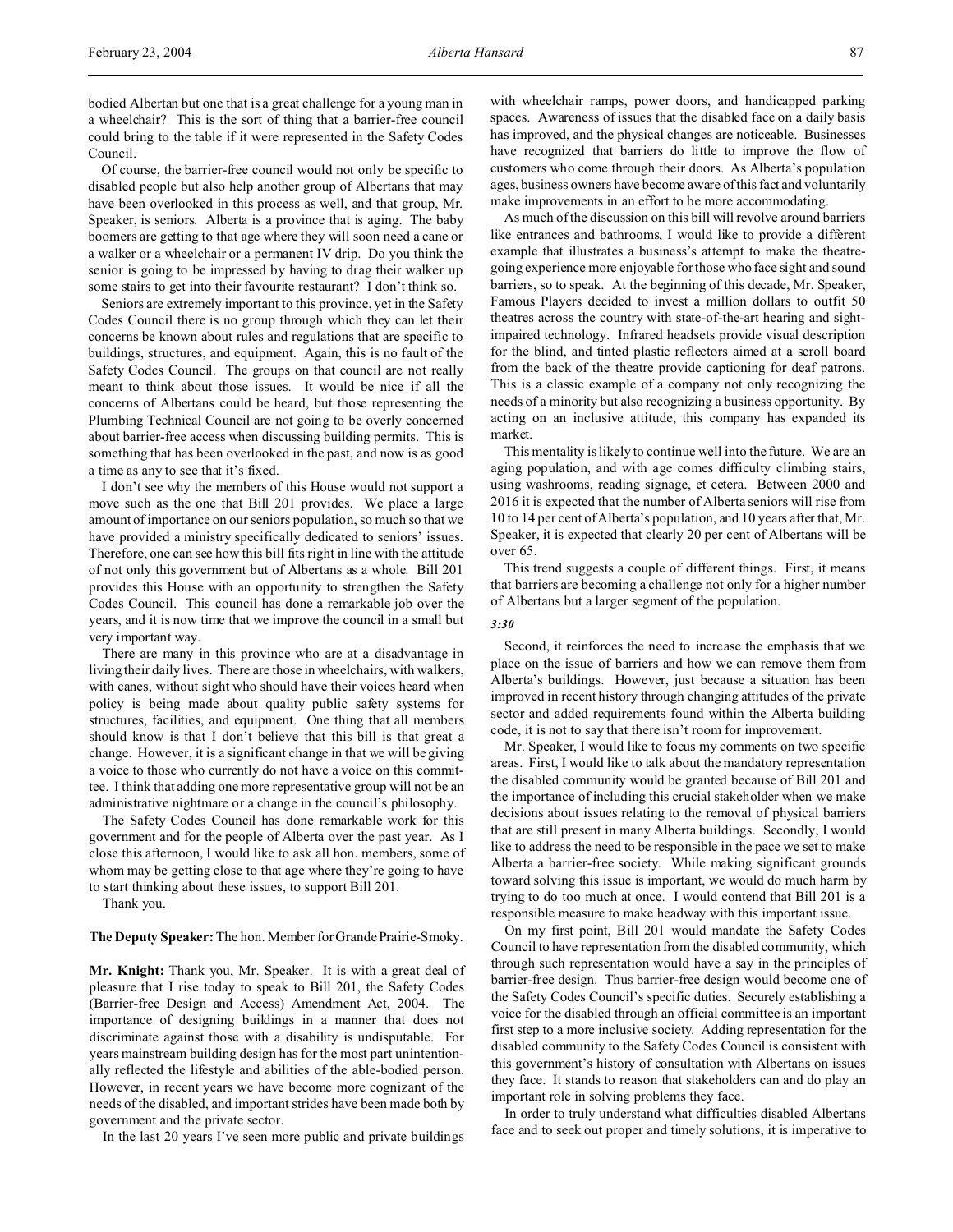include those who face the barriers on a daily basis. In this instance, Bill 201 builds on progress made in the past and sets a new precedent for the future not only in Alberta but for the rest of the country as well. If such a committee is established, it is necessary to involve the group in the decision-making process that surrounds the issues of relaxation.

Currently the Safety Codes Act allows for relaxations to be made by the director if an owner of a building can show that specific requirements areunnecessaryor extraordinary circumstances prevent conformance. It is arguable that an able-bodied person may not be in the best position to determine whether requirements are necessary or not. Some activists suggest that exemptions occur too frequently. Therefore, it would be beneficial if those who face the barriers had some influence in the decision-making process.

Mr. Speaker, I do not believe that relaxation should be eliminated, and establishing a voice for those who face barriers does not mean an end to all relaxations. There are times when upgrades are unnecessary and could pose an economic burden on a business owner. Is there a need to install barrier-free showers at an outdoor soccer field where those using the facility would be able-bodied players and referees? Is it necessary to improve access to a police training facility to which the general public has no access? Should allowances be made if there isn't proper room to add a wheelchair ramp to the outside of a building? These are real circumstances that warranted relaxations in 2003.

It is important to continue to look at each individual circumstance with a degree of balance. At the same time, it's imperative that we continue to move in a forward direction on this issue. I believe that Bill 201 achieves both.

This brings me to my second point, Mr. Speaker. Bill 201 does not eliminate the use of relaxations. Instead, it provides a better mechanism to deal with the issue. This process of discretion is essential to making sure that we move at a reasonable pace in establishing a method to removing physical barriers faced by disabled Albertans. The issue of relaxations is more contentious in rural portions of our province, and in smaller communities stores are more likely to be family-owned. They are likely to be a main staple for a family, and in many cases they don't generate the amount of cash that big box stores in urban areas do. In some cases business owners would take a serious financial hit to install ramps . . . [Mr. Knight's speaking time expired]

**The Deputy Speaker:** Sorry to interrupt the hon. member.

**An Hon. Member:** He was going so well.

**The Deputy Speaker:** He was just on a roll there. The hon. Member for Edmonton-Glengarry.

**Mr. Bonner:** Thank you very much, Mr. Speaker. It is a pleasure and an honour to speak and make a few comments to Bill 201, the Safety Codes (Barrier-free Design and Access) Amendment Act, 2004. I must commend the member for Clover Bar-Fort Saskatchewan for not only sponsoring this bill but promoting it to all members of the Assembly. It's certainly a bill that I feel is long overdue.

Those of us that were present in the Assembly in 1997 had a very special moment when barriers were removed and we had the honour and the privilege of listening to Rick Hansen on his Man in Motion tour, the 10th anniversary. Also speaking was the Member for Edmonton-Rutherford at the time, Percy Wickman, who himself uses a wheelchair constantly. So for the Assembly to not pass this bill, to me, would be not what we are all about. I certainly, along with many other members that have already spoken, strongly urge all members to support this bill because it is a bill that is required.

On that particular occasion when Rick Hansen wanted to come and speak to the Assembly, what had to happen first of all was that we had to pass Motion 17 in this Assembly, which would allow an unelected member of the Assembly to pass the bar and come and speak to us. It was quite a day. Mr. Hansen was introduced in the Assembly by the minister of health at that particular time and, as well, there were some comments made by the hon. Member for Edmonton-Rutherford at that time. I will never forget the words that he said, and I will quote what the hon. Member for Edmonton-Rutherford said at that time. He said:

Rick Hansen touched the world in three ways that come to mind quite readily. First of all, he leaves behind a legacy, the legacy of the 60 million plus dollars for research so that someday spinal cord injuries may be eliminated.

Secondly . . .

And I think this is what applies to this bill more than anything else. . . . he single-handedly changed buildings to accessible buildings, and I experienced that in Thunder Bay, Ontario. After the election in 1989, when we were down there for a few days at my sister's place, she arranged for me to be interviewed at the local TV channel station. She had checked it out. It was accessible. When I went there, I couldn't believe it: an old CBC building, nice parking in front. I went inside and marvelled to the crew. I said: I can't believe how accessible this building is. They said: we had to do it; Rick Hansen made us. I said: what do you mean Rick Hansen made you? They said: we wanted him in the studio on the Rick Smith show, and he wouldn't come until we agreed to renovate the building to his specifications. I'm sure that was done dozens of times along the way.

And that is quite significant, because that is what we're here today to start debating in Bill 201. It's to make buildings accessible to people that have either physical or sensory disabilities.

## *3:40*

Thirdly, Mr. Speaker, what the hon. Member for Edmonton-Rutherford at that time said was:

The third and the most important is the change in people's attitudes. Suddenly, being in a wheelchair, you could feel proud. People would look at you and say: God, he's one of those guys. There was something that changed people's attitudes. Suddenly, they realized we were equal, in some cases above being equal. It proved that with determination you can live out your wildest dreams. You've just got to have the guts to try.

Those were the words of Percy Wickman in this Assembly in 1997.

As well, one other thing that impressed me about the Man in Motion tour was that as Rick Hansen was wheeling those last few hundred yards to the finish line in Victoria, B.C., he was filled with elation, he was filled with many different feelings. He had wheeled through every country along the way in unimaginable conditions, heat and cold and wet, and as he came towards the finish line, there was a banner welcoming him home. As he went under that banner, he threw his head back, and on the back of the banner was printed: the end is just the beginning.

So as we look at a new chapter in legislation here in this province for those with physical and sensory disabilities, I think that this is a great start to legislation that will make accessibility to buildings in this province more available for all. I thank you very much for the opportunity to make these comments.

**The Deputy Speaker:** The hon. Member for Calgary-Bow.

**Ms DeLong:** Thank you very much, Mr. Speaker. I'm very pleased to be able to enter into this discussion on Bill 201, Safety Codes (Barrier-free Design and Access) Amendment Act, 2004. One of the very most important people in my life, my father, was disabled. For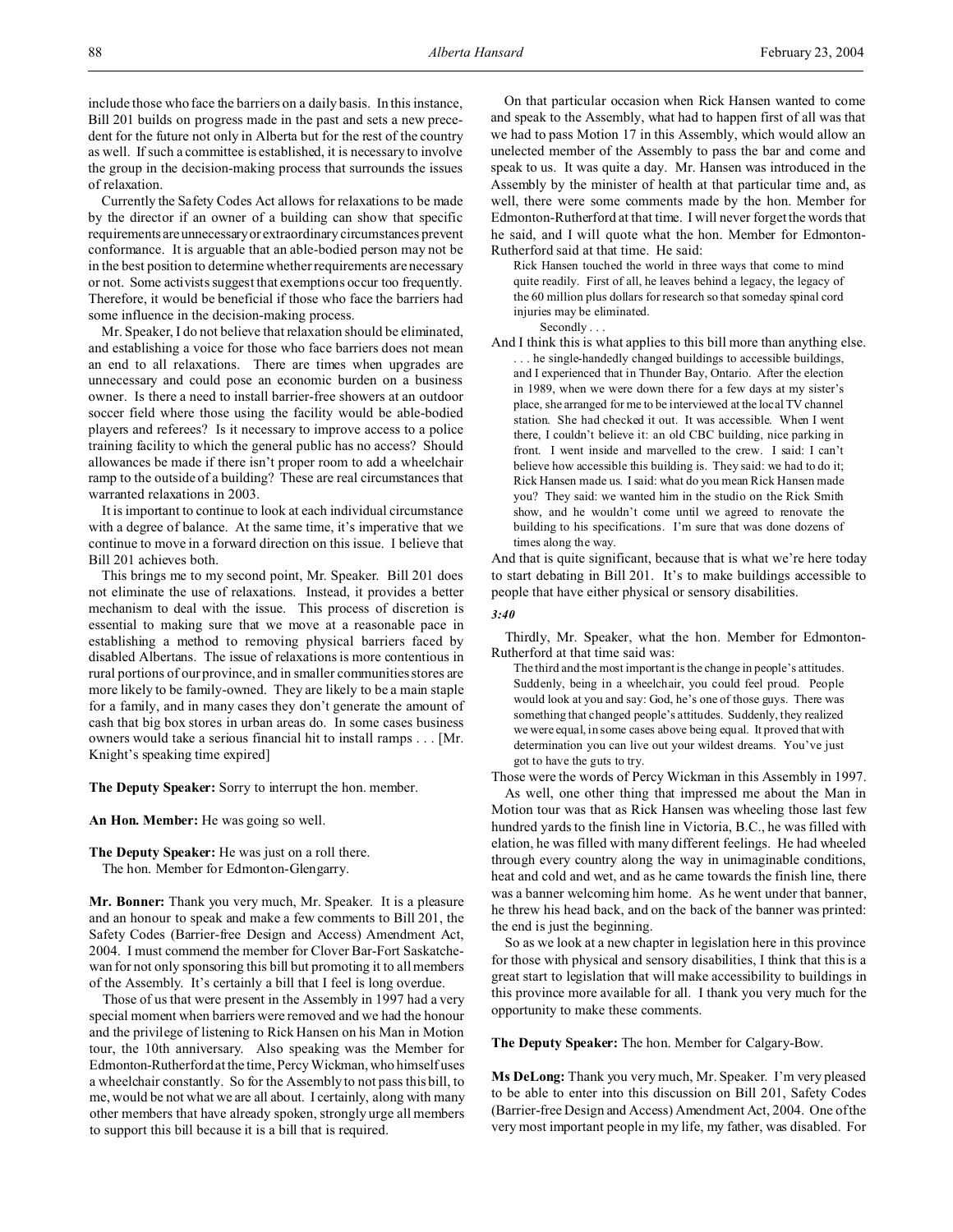In 1991 when I built my own house, one of the key things in the design was making sure that the house was wheelchair accessible. So I designed the two main floor bedrooms so that they could be made into one master bedroom when I could no longer climb stairs or if I was in a wheelchair. All the doors are at least three feet wide so that wheelchairs can get through, and there's full access from the street right up into the house on ramps. Right now I'm adding a garage to my house and, again, I'm making it so that I can get from the garage all the way up the ramps into the house.

So I'm finding this bill very interesting. I look at section (2.1). I'd like to be able to read this:

This Act is to be applied in a manner consistent with the principles of barrier-free design and access to allow persons with physical and sensory disabilities to access and use buildings and facilities to which this Act applies.

Now, this act applies to all the buildings in Alberta. This act applies to every private residence in Alberta. So it applies to the Alberta building code regulations, which is all the private buildings in Alberta, all the private homes that are being built in Alberta. I realize that what this act does is put us in a position where there's going to be a lot of relaxations, but I'm sure that it is at least moving us into the position where people are encouraged to build all their buildings, all their homes to be wheelchair accessible.

Thank you very much, Mr. Speaker.

**The Deputy Speaker:** The hon. Member for Lacombe-Stettler.

**Mrs. Gordon:** Thank you, Mr. Speaker. It's a great pleasure for me to join the debate on Bill 201, the Safety Codes (Barrier-free Design and Access) Amendment Act, 2004, sponsored by my colleague from Clover Bar-Fort Saskatchewan. I, too, hon. colleague, would like to praise you for the fine work you've done on the Premier's Council on the Status of Persons with Disabilities. I know first-hand that you're a good MLA, a very strong chairman, an avid advocate on behalf of those with disabilities, and a tremendous listener. One of the reasons I know that you're a tremendous listener is because you've brought this piece of legislation forward. This didn't come from you; this came from the people you've been working with and on behalf of for a number of years. So I'm sure they, too, would like to thank you.

May I remind everyone in this Assembly that no one - no one chooses to be disabled. These things happen. They must deal with them, and as a society we must deal with them. I'm not going to be repetitious and repeat all the things that have been said thus far by the many, many speakers before me, but I will say that this legislation, if passed and proclaimed, would allow another voice to be heard at that table in the implementation of design and how those designs will affect the lives of many, many people. I ask that we as a group of politicians and legislators please consider what the hon. Member for Clover Bar-Fort Saskatchewan is trying to do.

I think the importance of looking ahead has been brought up by a couple of speakers. We have an aging population. As baby boomers – and many of us in this room are considered baby boomers – approach the age of 65, the numbers will be great. If you think of those people that you know – friends, relatives, neighbours, coworkers, staff – that are 65, 70 requiring the use of canes, wheelchairs, walkers and sit down with them and ask them point-blank what barriers they face in their community in trying to achieve the lifestyle that they want and we would hope they would be able to use, I think you will find that there are many buildings that have

done an excellent job. There are many buildings where through this type of legislation we could make sure that in the future when renovations come due or are going to happen, they will include some of these things that the disabled community need and want.

I believe one of the speakers before me talked about the changes to wheelchairs that have taken place over the years. Those changes will continue as new technology comes along to help those that need them, and those wheelchairs and the other devices necessary for the disabled will have to be taken into consideration as we move ahead with buildings and changes in that regard.

I would thank the member from the opposition that talked about the former member of this Legislature, a good man that I had known long before I ever came here, and that was the former Member for Edmonton-Rutherford and a good friend of mine, Mr. Percy Wickman. Every day Percy showed us what it took to come into this Assembly, to leave this Assembly, to drive home from this Assembly. If I'm not mistaken, I think that recently Percy was awarded the Order of Canada for his work on behalf of the disabled and those that are afflicted with handicaps of one sort or another. So thank you, Percy, for the work you did on their behalf.

Fellow colleagues, I would ask you to please give consideration to this important piece of legislation and the implications it will have for many, many people today and well into the future. Thank you. *3:50*

# **The Deputy Speaker:** The hon. Member for Olds-Didsbury-Three Hills.

**Mr. Marz:** Thank you, Mr. Speaker. It's a pleasure to rise and speak to Bill 201, the Safety Codes (Barrier-free Design and Access) Amendment Act, 2004. As other members have said, the main goal of this bill is to amend the current Safety Codes Act. This amendment would expand the Safety Codes Council to include a representative from the disabled community in Alberta. The expanded Safety Codes Council would be able to provide experienced insights into existing regulations and the application of the Alberta building code. This would not only enhance access to buildings but also render them more user friendly to persons with restricted mobility.

When I have encountered someone in the past who needed a wheelchair to get around, I often thought how much energy and work it would require just to get where you were going. However, I never really thought about what being confined to a wheelchair would really mean. And, again, I'm not talking about the big things; I'm talking about the daily implications and how much more difficult it would be, like going shopping, taking your dog for a walk, or getting in and out of your car. But perhaps in a very small way I've gained a bit of insight that maybe some of my colleagues of the current crop haven't when it comes to understanding this bill because I've already had experience in dealing with issues concerning universal accessibility.

Several years ago I held the position of county reeve, and at that time we were dealing with the issue of renovating our county office. Part of that discussion was making it universally accessible to persons that faced mobility issues, and one of the specific items was looking at putting in an elevator. Well, I don't have to tell many people here that have been involved in municipal politics that one of the most controversial things you can do is renovate or build a new county building, but in those days adding extra dollars to the cost of doing that by putting in a lift even added to that controversy.

So in order to understand the obstacles that people with mobility issues faced, I borrowed a wheelchair for a day when I knew many of the council members were going to be down at the office, and I tried navigating my way around the building and invited several of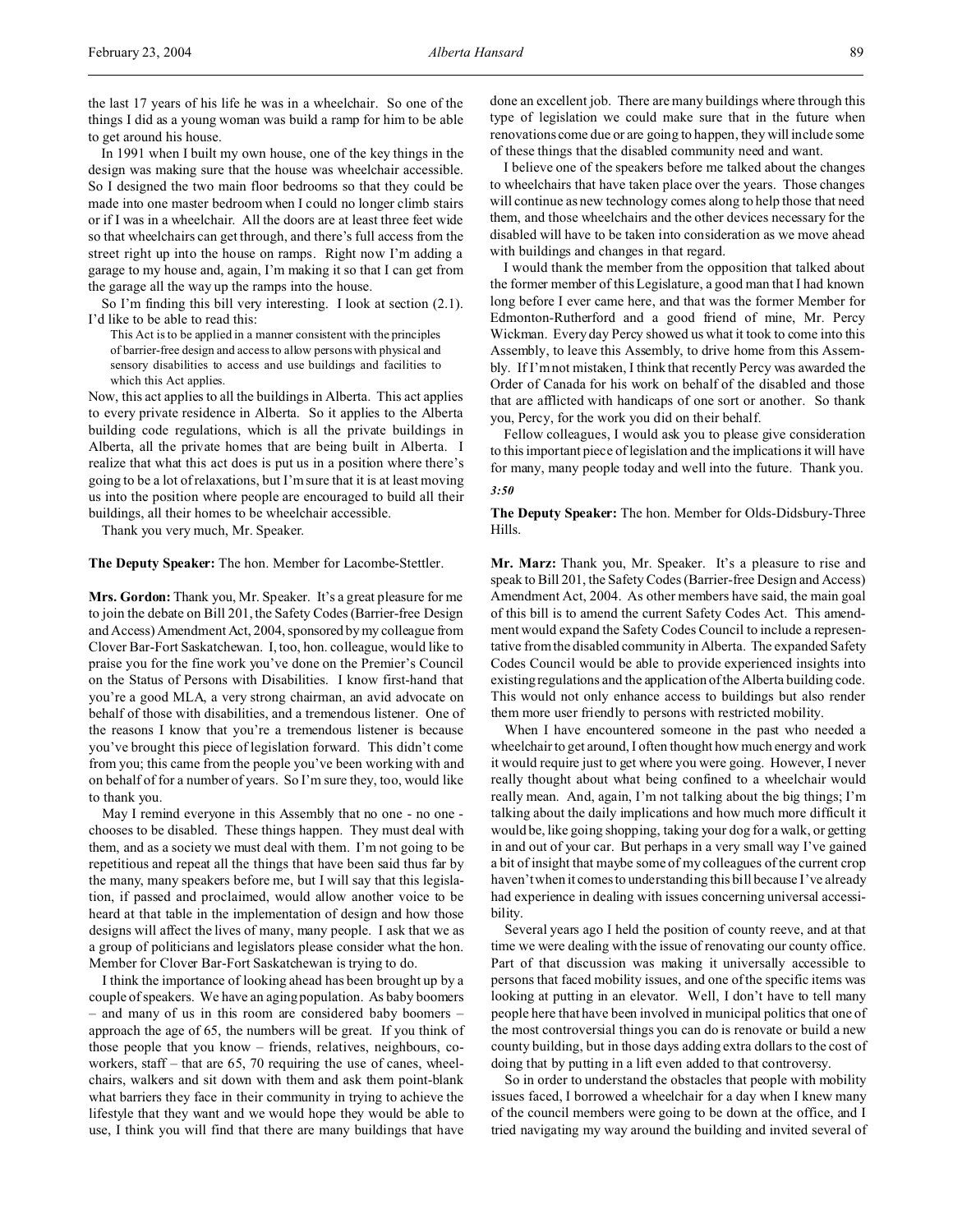my colleagues to take it for a spin to see how friendly our current building really was and to try some ramps at some other buildings. Well, needless to say, my experiences and my colleagues' experiences from that day helped ensure that when the building was renovated, regardless of the controversy, we did make it universally accessible and decided to install an elevator to assist those that use a wheelchair to have full access. It also helped the staff move big files on wheels from the top floor to the bottom floor and probably prevented a lot of injuries that could have happened in the course of trying to carry them down the stairs.

In a wheelchair an ill-placed set of stairs can be an insurmountable obstacle, and a hard-cut curve becomes an invitation for disaster. This is why creating a barrier-free technical council to be a separate entity would also be beneficial. The concerns and issues that it would raise would deal with more than just technical and safety issues. This body would be able to address everyday issues of utility and practicality. This is important because Alberta is committed to being open and accessible to all Albertans. The Alberta advantage applies to all Albertans, and we should take pride in knowing that all people are welcome here.

Mr. Speaker, Alberta along with Canada as a whole is home to a rapidly aging population. From 1971 to 2003 the number of Alberta seniors rose from roughly 120,000 to over 325,000. This is an increase of over 170 per cent in only three decades. Additionally, as a proportion of the whole population the population of seniors is rising. Currently seniors make up 10 per cent of the total population. This is projected to rise to 14 per cent 10 years from now, and after 20 years pass, they'll constitute roughly 20 per cent of Alberta's population. I will be in that number, as will many of my colleagues in this Chamber. This a very large number of people.

Now, we're all aware that as we age, the chance of losing our mobility increases due to a variety of factors which could be just grouped together under the heading of old age. We'll no longer be able to move around as quickly or easily as we used to do. For some of us it will be severe enough that we'll need help to get around. Whether this help would come from a cane, a walker, a wheelchair, moving from place to place will no longer be as easy as it is now. This means that a higher portion of the population will have mobility issues, and the issue of universal access will even be more important than it is now, and it is important now.

Mr. Speaker, by acting now, we will avoid what could potentially become a very large problem in 10 to 15 years. This legislation takes a proactive approach in anticipating a real problem instead of having to scramble to deal with it once it's become a huge problem.

I realize that there are concerns with this bill, and most of these are cost related and whether we are placing undue burden upon certain Albertans. The truth of the matter is that Bill 201 does not change any existing building codes, nor does it change how renovations are dealt with, and it does not change the requirements that new buildings must meet right now. I cannot stress this point enough. There will be no new costs associated with this bill, and there will be no changes to the existing Alberta building code. What this bill does propose to do is create another seat on the Safety Codes Council so that concerns regarding barrier-free design issues will be properly addressed.

Mr. Speaker, the safety codes amendment act presents Alberta with an opportunity, the opportunity to ensure that our province is for all Albertans. By supporting this bill, we are supporting a greater voice for the disabled community in decisions that greatly affect them. By creating a barrier-free technical council, Alberta would become a leader among provinces in regard to issues that affect persons with impaired mobility. We would be showing other jurisdictions in Canada the way to ensure that all members of the

community will be assured of being able to participate in that community.

Bill 201 is not proposing radical changes to the Alberta building code. What is being put forward here will not result in changing the requirements that new buildings must meet, nor would it alter how renovations are to be completed. Additionally, passing this bill will not mean that the private sector will end up paying out large sums in order to meet new requirements, nor will it be sanctioning the creation of an enormous bureaucracy in order to deal with a flood of new paperwork.

Mr. Speaker, passing Bill 201 will allow the Safety Codes Council to benefit from the input of those who live with disabilities day to day. It will create a forum where a wealth of new knowledge can be shared and utilized in ways that will help Alberta remain open and accessible to all Albertans. This will ensure that members of our community that confront the obstacle of living with impaired mobility on a daily basis will not be excluded from being involved in their community. Alberta is committed to achieving the highest standard of living for all Albertans, and this bill will help us reach that goal.

As I've already mentioned, we're dealing with a rapidly aging population both in raw numbers and as a percentage of the whole. By including persons with disabilities on the Safety Codes Council, we'll be able to better prepare for the coming challenges that we will all be faced with. The safety codes amendment act will deal with the issue of accessibility before it becomes a problem.

I fully support this bill and ask all my colleagues to do the same. Thank you.

**The Deputy Speaker:** The hon. Member for Calgary-West.

**Ms Kryczka:** Thank you, Mr. Speaker. It gives me great pleasure to rise this afternoon and join my colleagues in support of a discussion and debate on Bill 201, the Safety Codes (Barrier-free Design and Access) Amendment Act, 2004, sponsored by the Member for Clover Bar-Fort Saskatchewan. I really do commend the member for bringing this bill forward. I think it is a very important initiative not only today but in the future, as many members have already referred to.

Mr. Speaker, as I understand it, the legislation has two primary objectives. First, it would aid in providing a voice to the disabled community. Bill 201 would require the Safety Codes Council to ensure that it has representation from those with disabilities. As the Safety Codes Act stands now, it necessitates representation from a variety of groups, including labour, business, and municipal governments. However, the disabled community is not included and does not get to offer its input into the decisions made surrounding safety and design issues.

# *4:00*

Mr. Speaker, I feel that by including this group, we are giving these individuals a say in the decisions that ultimately affect their lives, and who better to make those decisions or give input into design plans that do increase accessibility than those who really face this challenge, realistically, every day. By implementing this change and giving representation to disabled individuals, we are taking yet another step in becoming a more inclusive society.

The second objective of this legislation is to increase access to buildings and roadways for those with limited mobility through the implementation of barrier-free designs. I would like to point out that this legislation would not be retroactive but would only apply to any new buildings or renovations to existing buildings.

Mr. Speaker, barrier-free designs can enhance daily living by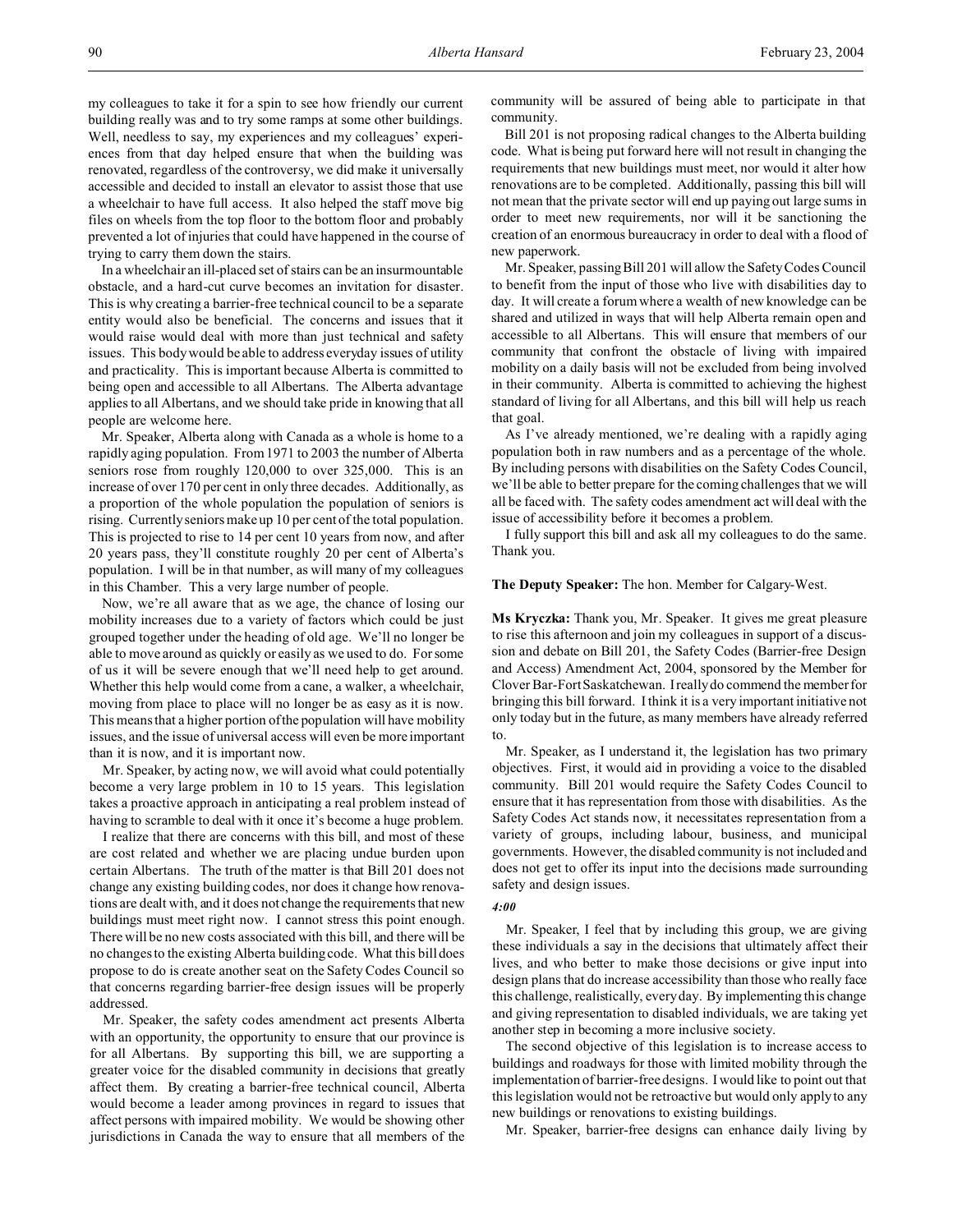maximizing independence. This can improve quality of life by allowing greater participation in regular activities and enabling individuals with disabilities to maintain safe and active lifestyles. How important that is. Barrier-free designs promote independence for those living with disabilities. For those who have limited mobility, the physical surroundings can either facilitate or restrict their independence. A barrier-free environment will allow people with limited mobility to live more self-sufficiently, as I said earlier and as others have said, and they will still be able to access buildings and participate in community activities.

Mr. Speaker, Bill 201, Safety Codes (Barrier-free Design and Access) Amendment Act, 2004, also takes a proactive approach. The issue of building and roadway access is not going to disappear. If anything, the need for barrier-free designs is only going to increase. By promoting the principles of these designs, we're looking to the future and possibly offsetting increased costs down the road. If we don't recognize the needs for alterations at an early stage, and especially now, the result may be a higher financial burden in the future.

Barrier-free designs assist not only those with disabilities but also the elderly. Demographics of this province are changing, as many members also have spoken about today. Alberta has one of the largest senior populations, and it's certainly projected to continue growing. Right now, Mr. Speaker, there are over 323,000 seniors living in the province. Since 1984 Alberta has received on average a net of 721 senior migrants per year. There are more seniors moving to Alberta than there are moving out. According to Statistics Canada since 1971 the province has experienced a 171 per cent increase in the number of Albertans over age 65. During that same time span our entire population has increased only 84 per cent, so that's 171 as opposed to 84 per cent. Therefore, those 65 and older are increasing at a much faster rate than all other age categories, thus illustrating that our population is indeed aging.

It is evident that seniors are increasing their presence in Alberta. By 2026 it is projected that there will be more than 700,000 seniors in the province or roughly 1 in 5 Albertans, and I know that I have seen some figures in the past that by 2030 or '35 it will be 1 in 4 seniors in Alberta. The number of seniors is definitely accelerating and will continue to as the baby boomers approach 65. Certainly, the aging population is going to characterize demographic trends in Alberta. I would also add: don't think only of the aging population and disinclude the disabled population, because to me it's all one and the same.

In previous years the majority of seniors were in the younger age categories. These are just examples of the aging population. Almost 33 per cent were between 65 and 69 years, and approximately 60 per cent were below age 75. But now, Mr. Speaker, we're seeing the numbers increase for seniors in those older groups. Seniors aged 80 and older make up now 25 per cent of seniors in 2001. This figure has increased from 21 per cent in 1971. This group is also expected to increase by 160 per cent by the year 2026.

Just as a personal note at this point, when I visit seniors' housing facilities, I certainly have noticed in the last five years, more so even in the last three, an increasing number of walkers and wheelchairs in these residences. I haven't been in a wheelchair, as the Member for Olds-Didsbury-Three Hills has recounted for us. I have not been in a wheelchair myself, but I certainly have watched my mother in the last year with her walker, first walking independently and now with a walker, and without that walker she would not be able to be mobile and to live independently and stay where she is at least for the time being.

The demographic shift is certainly going to have an impact, as I've said, today and tomorrow and very much so for the future. The baby boomers, again, are entering their 50s and 60s, and some have even chosen early retirement, and along with increasing life expectancy, which I think is something we should all really be thinking about, it makes it crucial for safety code councils to promote accessibility and address the needs of the elderly. Not only living longer or, as I said, increasing life expectancy, we want seniors and we are encouraging them to live healthier, more active lifestyles. So, again, it's important that design principles promote barrier-free ideals and aid in increasing accessibility of roadways and buildings.

Mr. Speaker, this bill is also about updating legislation and making building codes relevant to our current societal situation. The building code ensures safety but strictly deals with safety issues. The code presently does not account for any social concerns. Although the building code wasn't initially written to deal with social fairness, it should be considered now, and it's certainly time to adjust that to reflect society.

Buildings and roadways need to be accessible to everyone. It's not fair to exclude a portion of the population because it will cost money or be an inconvenience to business owners. In fact, increasingly, the disabled and the seniors population as they increase in numbers will drive more and more of the retail and business marketplace, and that's something that today's businesses should take heed of.

Mr. Speaker, barrier-free designs prevent discrimination against people with disabilities. Physical barriers should be acknowledged as a hindrance to a person's freedom. Barrier-free design should influence policies, design practices, and codes to access the building environment. As a member I must say again, as the Member for Olds-Didsbury-Three Hills said, that everyone should put themselves in the shoes of someone with limited mobility. He was saying that he imagined himself in a wheelchair; then he was in a wheelchair. I say: "How would you like to be disabled physically? How could you make yourself physically disabled and in a wheelchair?" That is the real trick. Then let's see how well we would do.

Think of just the amount of time it would take to get around and the difficulty of accessing roadways and buildings. You might not even be able to enter businesses or stores – I'm sure you wouldn't at the present time – that you visit on a regular basis. I acknowledge most of us here probably have never had to deal with this type of situation, and I know I haven't, and therefore I really don't fully understand these difficulties. If we haven't experienced them personally, maybe we know friends or relatives who have.

There is one person that I certainly knew for many years personally and still do. His name is Vance Milligan, and I think he's probably known very well. I see Vance fairly regularly. I worked at Bennett Jones for many years and admired Vance. He's a man that over the years has become a leader in the disabled community. I would like to just make note of Vance Milligan as someone that we can all admire, but without his support structure of people and accessibility he would not be who he is today.

Thank you.

## **The Deputy Speaker:** The hon. Member for Calgary-Fort.

**Mr. Cao:** Thank you, Mr. Speaker. It's a pleasure for me to join the debate supporting Bill 201, Safety Codes (Barrier-free Design and Access) Amendment Act, 2004. The Member for Clover Bar-Fort Saskatchewan has a great deal of knowledge regarding accessibility for disabled Albertans. I hope that this House can pass this legislation to make new and renovated buildings more accessible for more people.

# *4:10*

I think the perception of the disabled is slowly changing. Stereotyping consistently portrays disabled Albertans as helpless and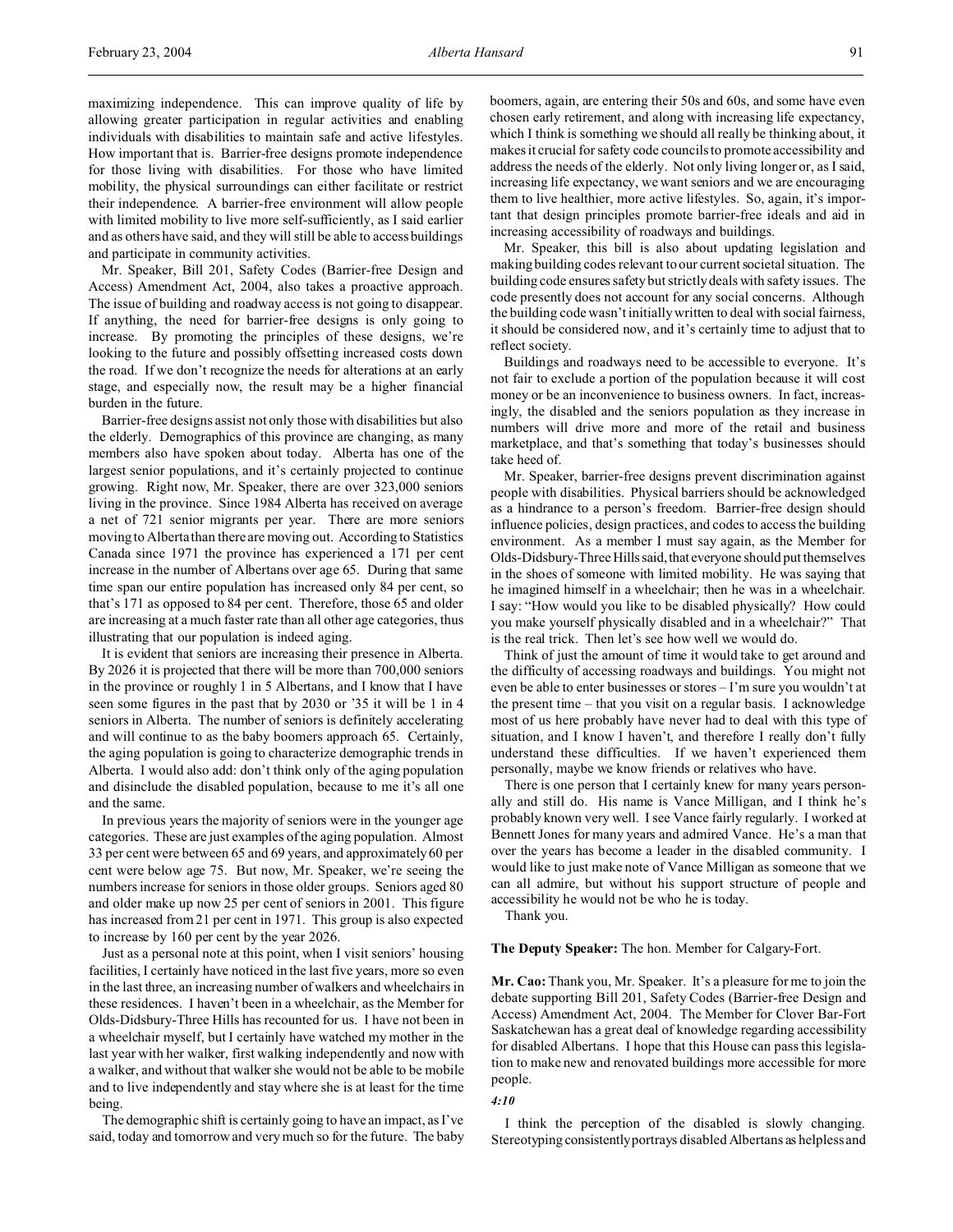vulnerable. Increasingly, however, Albertans are realizing that this isn't the case in the majority of instances.

# [Mr. Klapstein in the chair]

Unfortunately, we continue to see an alarming number of disabilities due to workplace injuries or traffic accidents. As tragic as this is, some of these people may understand some of the technical aspects of building and safety codes better than others. I would argue that this is an opportunity to turn a tragic event into an important opportunity. Advocates for the disabled have shown that overlooking or not paying attention to the requirements of the building codes can, no matter how unintentional, prevent disabled or elderly Albertans from living an otherwise normal life. Most ablebodied people cannot relate to these challenges. The greatest tool to open doors to any group is awareness.

Mr. Speaker, last year I had the privilege of joining a blindfolded luncheon with my constituent friend Wayne Turnbull, who is also visually impaired, at the CNIB in Calgary. I also met a few Albertans who lost visual ability and hearing ability as well, so this was a great learning experience for me and also conversation.

Mr. Speaker, many years ago I was a bit younger, and I showed off a bit to our children. I experienced a temporary minor disability due to my wrong gymnastic move. It turned out to be not showing how to do it but showing how not to do it. This experience taught me the need for accessibility at the workplace because I still had to work during this temporary disability.

I represent a large number of seniors in the Calgary-Fort constituency. As we all know, the numbers of seniors in our province will increase in the coming years, so I have a keen interest in this bill that improves safety and accessibility. This bill is moving in the right direction for the disabled in Alberta. My favourite proposed change for the Safety Codes Act is a new position for the disabled on the Safety Codes Council.

Initially, there may be some reaction on the part of a few members about the new position. After all, the Safety Codes Council is a very technical group. One may wonder how a disabled community would contribute to the technical side of building construction. To a large degree accessibility for the disabled is a social issue, and the Safety Codes Council isn't equipped with the tools or the mandate to address social issues. However, a seat at the table may benefit the disabled and move Alberta toward the goal of accessibility for all Albertans.

I think that this new voice will help more people gain access to buildings. This will provide an excellent opportunity to apply practical experiences from the disabled to technical requirements of the code. I understand that there is nothing in the bill that compels the council to listen to the views of the disabled. There is also nothing in the bill that provides a mechanism to stop or reduce the number of exemptions granted for new construction or renovation projects. After these considerations I still believe this new position will succeed. I understand that every part of the council works closely with one another. This will be a great asset for every disabled person because the issues are integrated among all aspects of building and safety codes.

Based on what I've heard from constituents, I think the focus of accessibility should be mainly directed to building architecture. I would like to see an award created that recognizes creative and innovative design that helps the disabled. The legitimacy of an award would be stronger if it were supported from within the Safety Codes Council. I think this award would be great exposure for the award winner. My hope is that this could also raise the bar for future designs. Improving access to buildings increases their market value,

improves the public image of construction companies, and can increase the bottom line. Most companies would be encouraged to improve their image as a responsible corporate citizen.

As some members of the council may be concerned about the perceived cost increase in new construction and renovation projects, advocates for the disabled talked about physical barriers that impede their access. Raising awareness of the challenges facing the disabled is extremely important, and we should think carefully about the financial consequences of this bill.

For example, a low-grade ramp or curb cuts may not be expensive, but a conventional elevator can cost over \$50,000 or even a handilift can cost up to \$30,000. Some may say that smaller contractors would be unable to accommodate such changes. I am reminded of buildings in my area that have an elevator, and there are people who must walk down seven or eight steps to the actual elevator door. The point of the new position isn't to create a financial burden for contractors. The goal is to take existing measures and modify them to accommodate the disabled. Using the apartment building as an example, there is little need for an elevator if people are unable to get to it.

The voice for the disabled at the table of the Safety Codes Council would be beneficial to meaningful changes to the building codes. I would be interested in the selection process for sending disabled people to the council. Would it be a selection from disabled people or the advocate groups? Or would it be someone with a construction background who has suffered an accident at the workplace? Or would it be some sort of an election? I think these are important details to be considered in the bill. Anyhow, it's a position that creates a voice for the disabled and having the voice heard is important in our democratic system. There should be a way to ensure contributions from disabled Albertans in an effective and constructive manner.

Mr. Speaker, I would like to talk about relaxing requirements for facilities for the disabled. There are a number of people who believe that this exemption is granted too easily. The application allows some projects to override accessibility requirements because of a lack of need. Some argue that this is used as a loophole to save money rather than prevent frivolous renovations. I think certain cases should be looked at closely, and at the same time this application process should continue to have some prominence, play a role in it.

There may also be some concern regarding administration of this bill. How will this bill work once implemented? Larger renovation projects with big budgets can accommodate future changes to help the disabled. What about smaller projects with smaller budgets? Restricting the exemption clause could delay or even cancel smaller projects. Of course, this theory would depend upon the extent of changes and the financial impact.

Overall, Mr. Speaker, I like the idea of raising this bill, and I agree with the spirit behind this bill. I know that the Member for Clover Bar-Fort Saskatchewan has a great deal of insight regarding the challenges facing disabled Albertans. I share the concern with other members regarding the challenges facing Alberta's large and growing disabled community and seniors. I would like to think that future changes in the Safety Codes Act would moderate enough to please the disabled community without leaving contractors with a substantial financial burden.

I want to tell you of an instance that I heard. Somewhere in the U.S. there is a drive-through bank kiosk that was specified and built with Braille panels. I'm hoping the sponsor would shed some light on this detail, and I urge that members support the bill.

Thank you.

**The Acting Speaker:** The hon. Member for Highwood.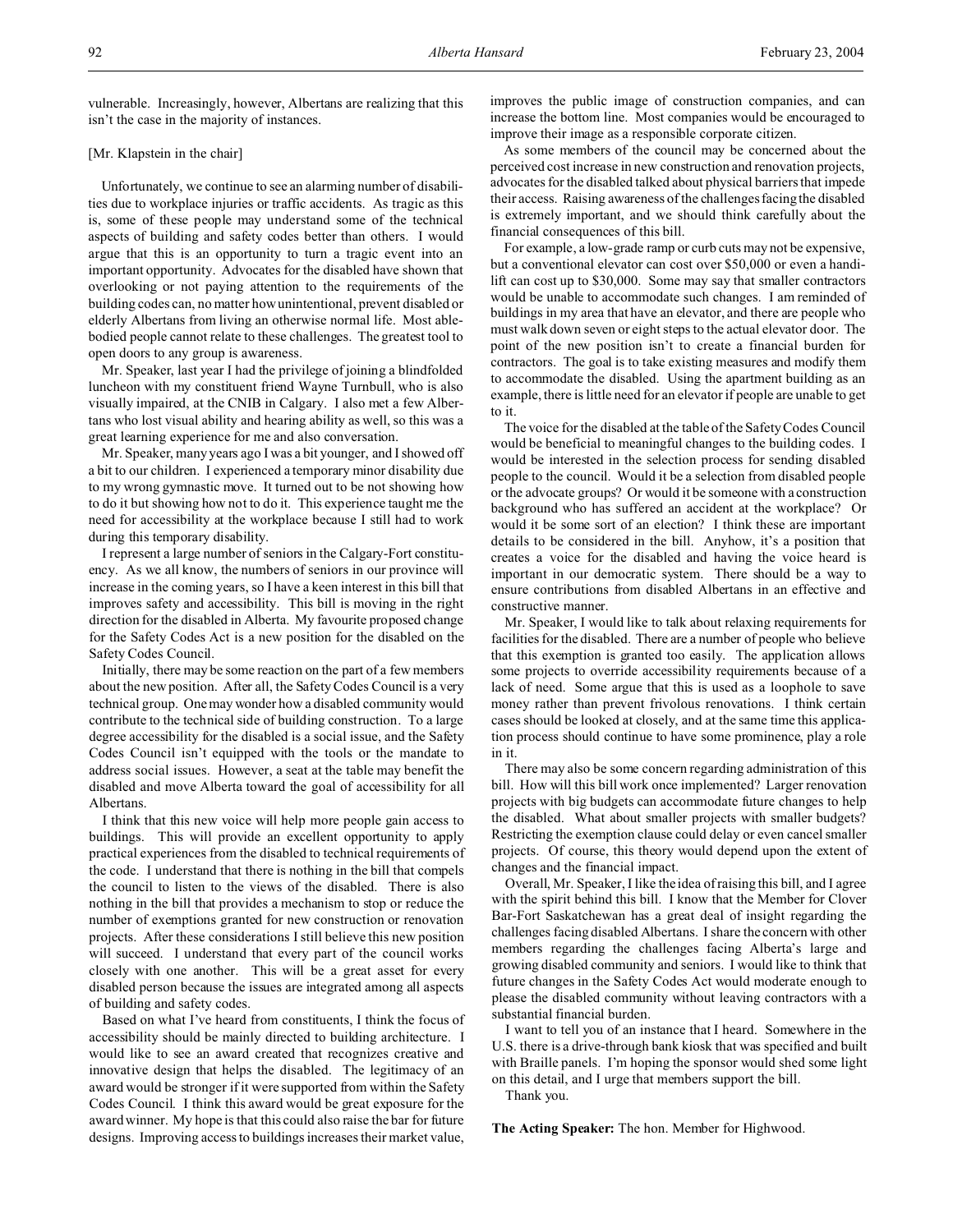# *4:20*

**Mr. Tannas:** Thank you, Mr. Speaker. I'm pleased first of all to commend the hon. Member for Clover Bar-Fort Saskatchewan on his bill, and I want to take a little bit of a leaf from the hon. Member for Olds-Didsbury-Three Hills. I wish to speak on one provision and that being the inclusion to have some person with a disability on the committee as referenced in section 16 of the act.

A few years ago a gentleman and his wife came into my office, a rather narrow step up. High River is subject to periodic floods, so there was a ramp. They were able to get in. It was very awkward getting into my office, but they were able to do that. One of the things that he said was that these handicap bathrooms are really quite good, but my wife has MS, and I'm her caregiver. So we were in a brand new restaurant, and they said that they had handicap bathrooms. Well, yes, they do. They have some for ladies but not for men and some for men but not for ladies. So how does he take his wife into the handicap washroom? Naturally, she would rather go into the ladies than the men's, and so he has to get some lady, a waitress, to go and check and see if the bathroom was clear. Then he could take her in and get her organized and go out and wait a decent amount of time and get another lady to go in to see that there are no other ladies in there so that he may go in and help his wife out.

That indicates to me that sometimes we can do good things, but unless we walk in the moccasins or, in this case, like the Member for Olds-Didsbury-Three Hills actually try the wheelchair and then think of how they are going to be moving around and what condition they are that you move around in it  $-$  if they have a caregiver, very often a spouse, maybe a parent, they may not be of the same gender. Some of these washrooms are really well intended but don't work out so well under those special circumstances. So it's very good to have someone who has this situation confronting their life be on the council to advise the others, who can plan all kinds of things, but unless you actually live it, you don't know it. I think they will add a great amount to that board.

So I congratulate you and support the bill.

**The Acting Speaker:** The hon. Member for Edmonton-Norwood.

**Mr. Masyk:** Thank you, Mr. Speaker. I'd like to take this opportunity also to share in the debate on Bill 201. The simple fact is that last year when I brought forward a motion with respect to wheelchair access for disabled people at gas stations, I also went down to a rehab hospital and got a wheelchair. I got into the wheelchair. It was the last snowstorm last spring. There was some ice built up at the island at the gas station, and unless I had, like my son puts it, Go Go Gadget arms, I really had a hard time reaching the spout. If it wasn't for the actual use of my legs where I could get out and get the spout off and put it in my truck, I wouldn't have been able to have really been doing it. The wheelchair I had had little grips on it, but I really couldn't get over the ice. It would spin, and I couldn't quite reach. I was about a foot short. I couldn't quite reach it, but that was the easy part.

# [The Deputy Speaker in the chair]

Once I filled up my tank, I went around and tried to get between a car that had decided to pull up for the confectionary part of the gas station, but then I had to backtrack, go around from the other side. When I went up the ramp – this is very odd; I don't know who designs these things – I came into contact with a whole pile of windshield washer antifreeze and oil right on the path of the ramp, and – this was the strange part – the door opened towards me.

Here's another strange part, Mr. Speaker. The attendants were looking at me, standing there watching me. They really looked when I got out of my wheelchair to get around their cans and antifreeze and to get around the door that opened towards me. Talk about not being user-friendly. I went in and paid for my gas and I said: "What if I really couldn't get out of my chair? You guys were going to sit there" – you know, I had some choice words for them – "and just watch me?" They didn't have an answer.

So by bringing Bill 201 forward all it does is bring forward common sense that we misplace because we have our legs and we don't really have those barriers and these impediments in our everyday life to simply get around and buy things like gasoline, go to the supermarket. About 20 minutes of a wheelchair was enough for me, Mr. Speaker, to realize how important it is to do something for other people. Growing up, it was always taught in our household by my mom and dad that you always put other people forward. I guess it was our Christian background, you know, kind of designed everything around the Scriptures, around our livelihood, so one of it was to put everybody else ahead of yourself and do good for others, and it will be returned to you.

I didn't really understand what that meant completely until I was elected in 2001. Now I know what it means to put everybody else ahead of yourself, as an elected official, and it's not by choice; it's just how the nature of the job is. I wish everybody in the public would kind of know what it would be like to be an MLA. There's a misconception that you're on top of the food chain when really, the way I see it, you're at the bottom of the food chain because everybody's problem, every other issue, is your primary concern, being elected.

Even our own private members' bills, like whatever I bring forward or the Member for Clover Bar-Fort Saskatchewan, if we can't bring that forward in the way we see it from our own eyes, then when we get our paycheque, return it. Return it to the Treasurer if we can't do our job by the way we see it to be done. I know he brought it forward. The hon. member walks – he doesn't use a wheelchair – but he probably knows somebody who goes through these barriers, just like I had a little taste of it filling up my simple little gas tank for 20 minutes of my whatever thousand hours or seconds of life that I have left, hopefully.

So when you encompass all these things and couple that with some feelings with respect to being the human beings that we are, with respect to being an elected official, with respect to taking taxpayers' money, and combining all that together with the net sum of doing the right thing, I would encourage everybody to vote in favour of this bill. Thus, at the end of the day and at nighttime when we go onto our pillow, we should be able to sleep.

Mr. Speaker, I want to thank you so much for this moment to speak on behalf of it. Thank you.

#### **The Deputy Speaker:** The hon. Member for Little Bow.

**Mr. McFarland:** Thank you, Mr. Speaker. I just had a couple of comments that I wanted to share. I do want to thank the hon. Member for Edmonton-Norwood for just speaking from the heart.

I would like to compliment the Member for Clover Bar-Fort Saskatchewan. I've had the privilege of working with him on a couple of committees, and he is a pretty quiet, well-respected good listener, as was previously indicated, to the point that when I first got an ear for the bill, I wasn't really excited about it. I had a lot of bad visions, and for the people that are here, I want to explain that.

I told the sponsor of the bill that our constituency office in a little tiny town in southern Alberta – although it's the cheapest in terms of rent of any of the ones in Alberta, what you pay for is what you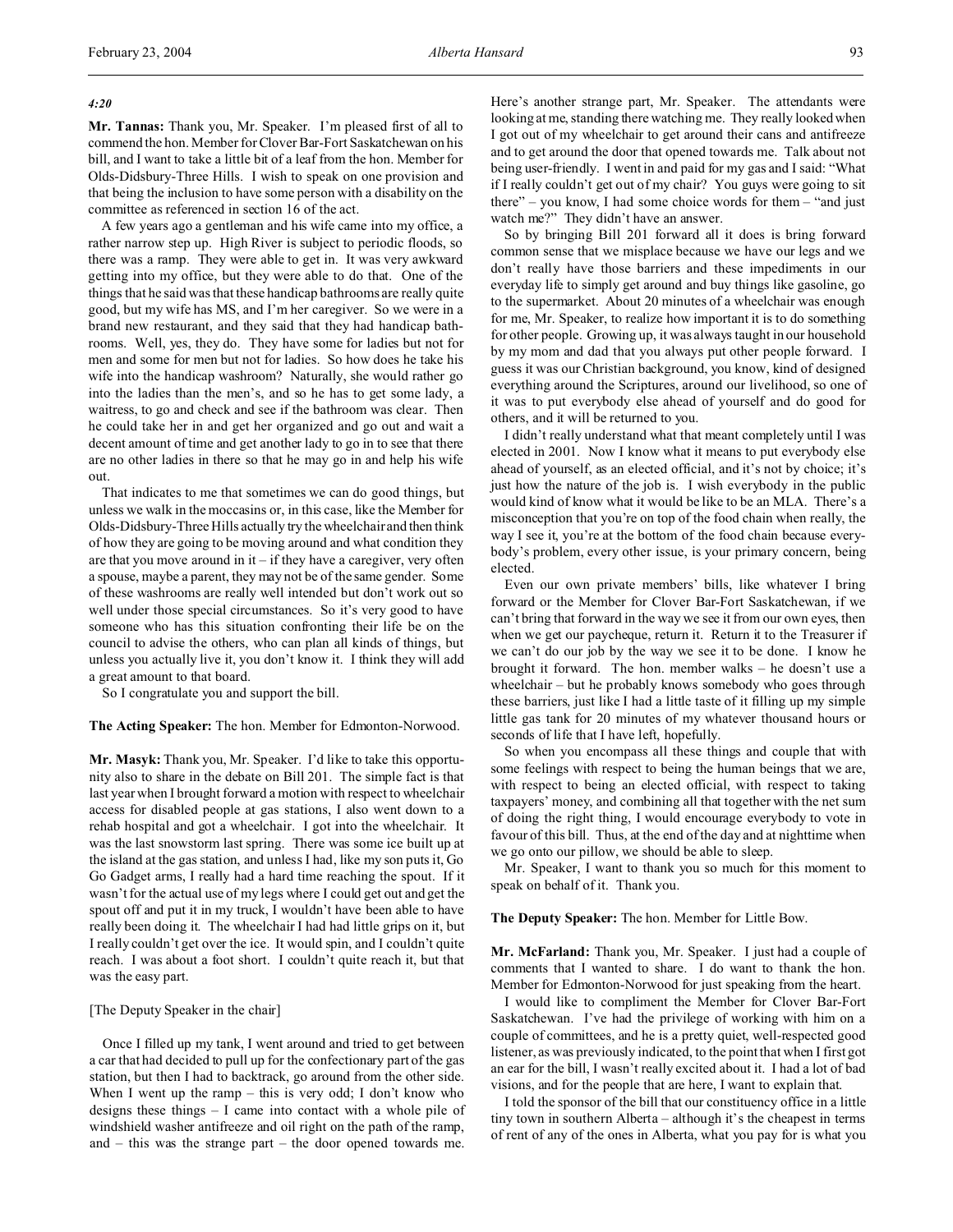get. This building is a tax recovery building that the village had, and it's two storeys. We let a group of elderly ladies who had a cat store occupy the lower part, and our constituency office is up a set of old rickety stairs on the second level. Well, I could just imagine that somebody, some puffy-chested low bureaucrat, was going to come in once the bill was passed and inform the town and myself that we had to put in an elevator.

This just didn't go along really well because in the time that I've been elected, I've only had three people come to the office that actually couldn't come up the stairs. Without a doubt, the first thing we did was go downstairs because there is a ground entrance. But, unfortunately, this building is probably 87 years old now, and the doorway is the original doorway, and it is not going to let anybody with a wheelchair in, let alone a huge person. So we just go downstairs or we go across the street to the café.

As I was going on to tell the Member for Clover Bar-Fort Saskatchewan, to make matters worse, there's one bathroom in the constituency office. Guess where it is: under that rickety set of stairs. You have to kind of duck to get in there, and it's hard for anybody that's totally able, but for a guy like myself with one wonky eye, I can even hit the head on the bottom of the steps when I use the washroom. So it was that first reaction.

I think I'd also pointed out to the member at that time that there were a number of community organizations who had things like curling clubs in smaller communities, and a lot of them are truly volunteers in the truest sense of the word, and for somebody to have to come up with an elevator, whether it was \$15,000 or \$25,000, was going to be a formidable expense to some of our service clubs.

#### *4:30*

But after I got finished venting and relaying these things to the sponsor of the bill, he assured me that the intent was to get somebody from the handicapped part of the community to be a representative on the council to give input, which is a totally good thing. So it kind of switched my mind. I wanted to just have that on the record so that everyone knew it, because it wasn't that anyone would object to having reasonable access.

I've been on a small hospital board where we had to change the interior of a building we converted, as the very first hospital in the province, from an acute care to a long-term care hospital back in 1989. The Speaker and I were both involved in a later pilot project that saw many of the fruits of that discussion take place. What we even had to do in the hospital was actually take an older building and enlarge each and every room, each and every doorway, make provisions in all the bathrooms for handicapped access. It took time, and that took a lot of money, but we were able to do it without anyone telling us we had to do it. It just made sense. We wanted to work with the contractors and the government at the time, and it came about.

So my congratulations to the MLA for Clover Bar-Fort Saskatchewan. I just wanted to put it on the record, Mr. Speaker.

Thank you.

**The Deputy Speaker:** No further speakers? Then I would call on the hon. Member for Clover Bar-Fort Saskatchewan on Bill 201.

**Mr. Lougheed:** Thank you, Mr. Speaker. I'd like to thank the people who participated in the debate this afternoon. The comments have been greatly appreciated.

Mr. Speaker, we've heard many comments about the need to have barrier-free design and access experts have input into safety codes to improve access for persons with disabilities. In my initial comments I spoke about wheelchair access. There can be many hazards – and

I appreciated the comments from many of you – for persons with vision difficulties as well. There are many. One of them, for example, is what are called monumental stairs, which may be very long and zigzag across a plaza. They can appear to be a level walking surface to someone with vision problems. Another problem is hanging stairs or escalators, which can create a head-high obstacle. In that case, double railings need to be used to provide some kind of barrier.

In a book on design that accommodates the needs of persons with visual impairments, the authors emphasize that good architecture and design will empower and integrate all people. They provide three key design concepts. First, logical layout, layouts in which users can anticipate locations or facilities such as stairs located next to elevators or men's and women's restrooms being adjacent to one another to help all users solve way-finding problems.

Second is visibility. Environments in which key features such as handrails, stair nosings, and doors have high visual contrast with their surroundings are safer and more negotiable for all sighted persons, including those with low vision.

Third, good lighting. Good lighting enhances visibility of signs and architectural features and does not cause glare or heavy shadows. Although optimal lighting for individuals varies, in general persons with low vision are thought to need 50 to 100 per cent more light than persons with unimpaired vision.

Something of great interest, Mr. Speaker: persons who are 60 years of age need twice as much light as persons who are 40. I thought that was a significant difference for such a small age difference.

## **Mr. Friedel:** Can we put a few more bulbs in here?

**Mr. Lougheed:** There's a request from one member present to add a few more bulbs to the Assembly, Mr. Speaker.

Objects that protrude into travel paths can endanger persons who have visual impairments as well, and those examples would be telephones and drinking fountains, which could actually be recessed into the wall instead of being stuck out into the hallway. Elevators, of course, pose many other problems.

I'd like to address one issue that was brought forward by the hon. Member for Calgary-Bow, and that was relating to what the building code applies to. The drafting of this private member's bill received a great deal of support and help from the people in Municipal Affairs, and I'd really like to thank them for their work on this. I'm advised by that department, who's responsible for the Safety Codes Council and ultimately the building code, that section 3.8 of the Alberta building code addresses all the matters of barrier-free design.

The concerns of the hon. member were that houses, our own homes, are subject to the same regulations as for commercial buildings. This section 3.8 addresses those matters of barrier-free designs, and the requirements of section 3.8 apply to all buildings except for houses, relocatable industrial accommodations, highhazard industrial occupancies, and buildings not intended to be occupied on a daily or full-time basis. There are some other exemptions as well. It's a fairly long list.

The member is to be commended, and I think we should all take note of the possibility of ultimately needing barrier-free access in our own homes. Many groups are encouraging homeowners when they do build a new house to take into account barrier-free design.

Another term that's been used – and our friend Marlin in the gallery explained this to me when we were over at his place: barrierfree design so that he's able to easily get in and out from the street, from his driveway. When people build houses they're encouraged to make them visitable is the term that's used so that when friends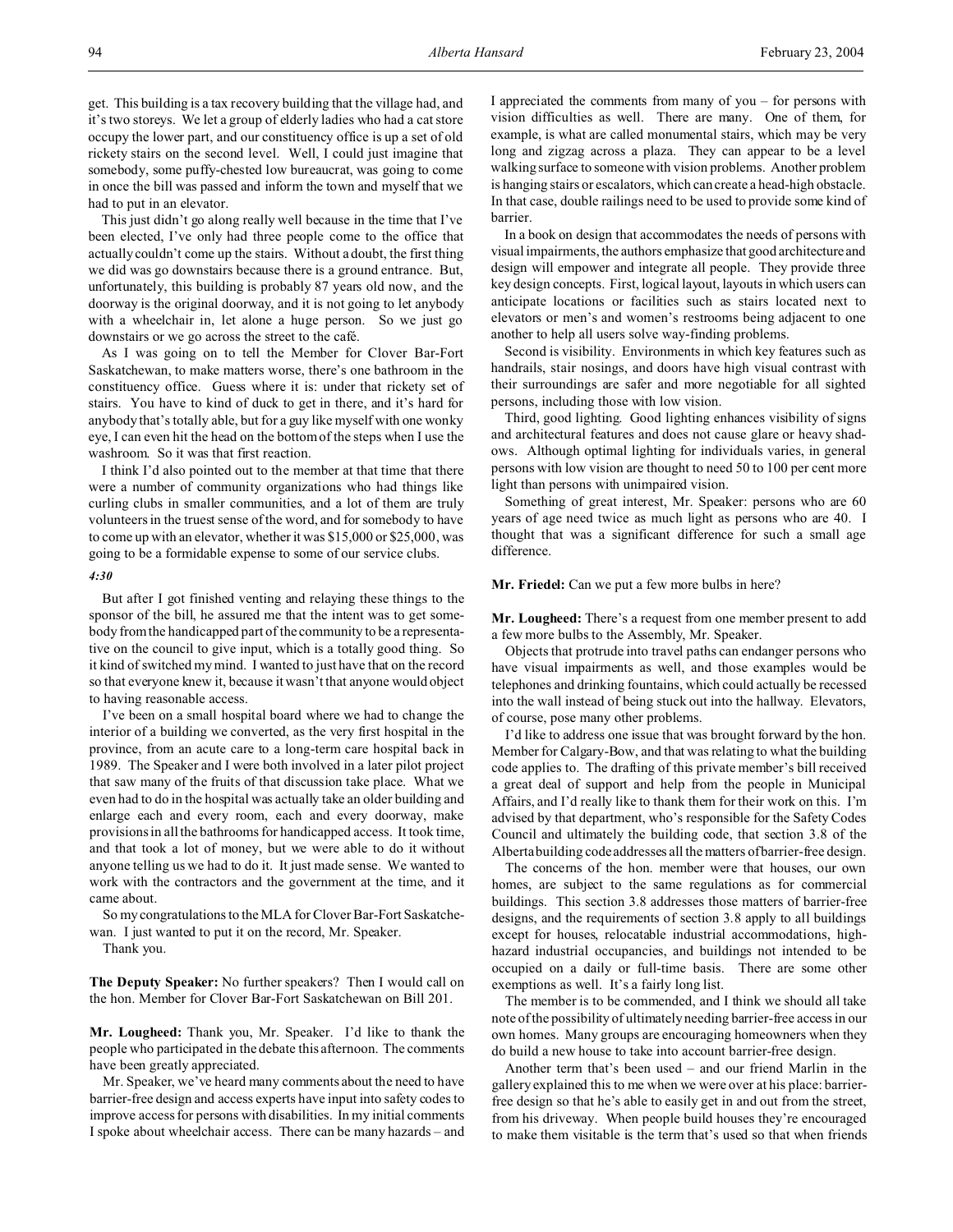come over to visit you that are in a chair, they can get in if it's a more visitable house. Not all parts of the house have to be accessible.

So, Mr. Speaker, I thank the people for their comments, and I would ask for all members' support of Bill 201.

**Ms DeLong:** Can I speak?

**The Deputy Speaker:** Is it a point of order, hon. member?

**Ms DeLong:** No.

**The Deputy Speaker:** You've already spoken on the bill, and when we have an hon. member close debate, that, in fact, does close the debate.

[Motion carried; Bill 201 read a second time]

## **Bill 202**

# **Environmental Protection and Enhancement (Vapour Control Equipment) Amendment Act, 2004**

**Mr. Masyk:** Again, Mr. Speaker, I want to thank you very much for this opportunity to engage in my promotion of Bill 202. It seems like some of the bills that I present are tough going. I have experience through that, and I don't mind going around the Horn in the wintertime for the third time. It's never going to be smooth; it's always going to be rough sailing.

Usually at the end of the speaking notes is where you ask for support, but I'm going to ask for support at the beginning of my speaking notes. That way everybody will be attentive to the content of them and park them in their minds so they can refer to them throughout the night and throughout the week.

On that note, Mr. Speaker, for time's sake, I would like to continue on with the notes that were prepared and amended by myself and researched. I'd like to start by bidding you good afternoon and rising to the pleasure today to introduce second reading of Bill 202, the Environmental Protection and Enhancement (Vapour Control Equipment) Amendment Act, 2004. Bill 202 was conceived to accomplish two things, not one but two. The first is to reduce emissions of volatile organic compounds, or VOCs, hydrocarbons such as benzene, during the transfer of gasoline fuel. The second is to ensure that Albertans and their environment remain healthy and strong.

Mr. Speaker, I'd like to run a little tangent if I may on health. We heard lengthy debate during question period with respect to health, and I'm bringing forward part of the solution.

#### *4:40*

A step in this direction would be implementing stage 1 vapour recovery systems in all gasoline service stations and storage tanks, fuel cargo trucks, and terminals throughout the province. The requirements of this proposed legislation state that all new service station storage tanks, fuel cargo trucks, and terminals comply with stage 1 vapour recovery control requirements effective January 1, 2005. Mr. Speaker, what difference does it make? If it's going to be new, it might as well be good. Existing facilities would be required to meet stage 1 vapour control requirements effective January 1, 2014. It is also important to note that any new fuel transfer equipment installed at existing facilities would be required to meet stage 1 vapour control requirements effective January 1, 2005.

Mr. Speaker, to understand what Bill 202 is attempting to accomplish, it is necessary to understand what it is we are discussing, otherwise nobody will know. A stage 1 vapour recovery system is used in conjunction with fuel storage tanks, cargo trucks, and

terminals and greatly reduces the amount of vapour released during fuel transfer. The system works in a vacuum, not an Electrolux but a vacuum. Vapours from the storage tank at service stations are vented into the cargo truck during fuel transfer. The vented fuel vapours are then recycled into a liquid at the terminal, and if they're vented off into the atmosphere, guess who's paying for them.

Mr. Speaker, without the assistance of stage 1 vapour recovery there are a number of emissions that are released into the environment, some of which are VOCs. These organic compounds evaporate readily into the air and have no colour, smell, or taste. This makes them dangerous, very dangerous to those who may be subjected to them on a regular basis, because individuals would be unaware that they are in contact with these compounds. To us as adults it may be one thing, but what about the child? What about the young people that are going to school?

VOCs can react with other pollutants from low level ozone and promote the formation of photochemical smog. Mr. Speaker, ground level ozone means just that: ground level, low level. Thus it's in the basements; it's in the ventilation systems in schools, maybe this very building. This can make the air harsh to breath as well as lead to headaches, eye irritation, coughs, chest discomfort. The result, of course, is much worse for those who already face respiratory disabilities such as asthma.

Ground level ozone doesn't only affect humans; it affects animals and plants as well. Many elements in the environment are dependent on each other. It is therefore necessary that we do what we can when we can. Leaving environmental issues until the problems stare us in the face can often lead to irreparable damage. It will then be up to future generations to remedy what we could prevent and discourage today. Mr. Speaker, are we a government of the future, or are we a government of today only? We can measure that by how we vote.

Mr. Speaker, fuel vapour not only contributes to low level ozone, but it also emits the hydrocarbon benzene, the most potent carcinogen found in the emission. Breathing high levels of benzene can cause drowsiness, dizziness, rapid heart rate, headaches, tremors, confusion, and unconsciousness. Did you guys all know that?

It is possible for benzene vapour emissions to contaminate our drinking water. The vapour can be absorbed by moisture in the air and contaminate water sources in the soil. And we know the pressures that we're facing on fresh water. We read it in the local rags.

Should an individual be exposed to benzene on a long-term basis of a year or more, this exposure would start to affect the blood. Benzene causes harmful effects on the bone marrow and can cause a decrease in red blood cells, leading to anemia. It also can lead to development of different forms of leukemia and lymphoma.

Mr. Speaker, the health risks that can be involved with fuel vapour emissions are an important reason for us to pass this bill. I believe that it is important that we do not put Albertans in a position where these types of health conditions are a possibility and an almost certainty. However, there may be some members who would argue that this level of vapour emission in Alberta does not constitute a mandatory stage 1 vapour recovery, but it can be the same members who think that its okay to have leukemia. And that's a valid point.

# **An Hon. Member:** Nobody thinks that.

#### **Mr. Masyk:** Yeah. I retract it.

It is true that these compounds are emitted from a number of other sources such as forest fires, but last I can recall, I don't think you can legislate one out. We can't regulate all the sources. What we can do is this: regulate for fuel vapour emissions.

As health care providers and Albertan stewards of the environment, I find it important to raise this issue and do whatever possible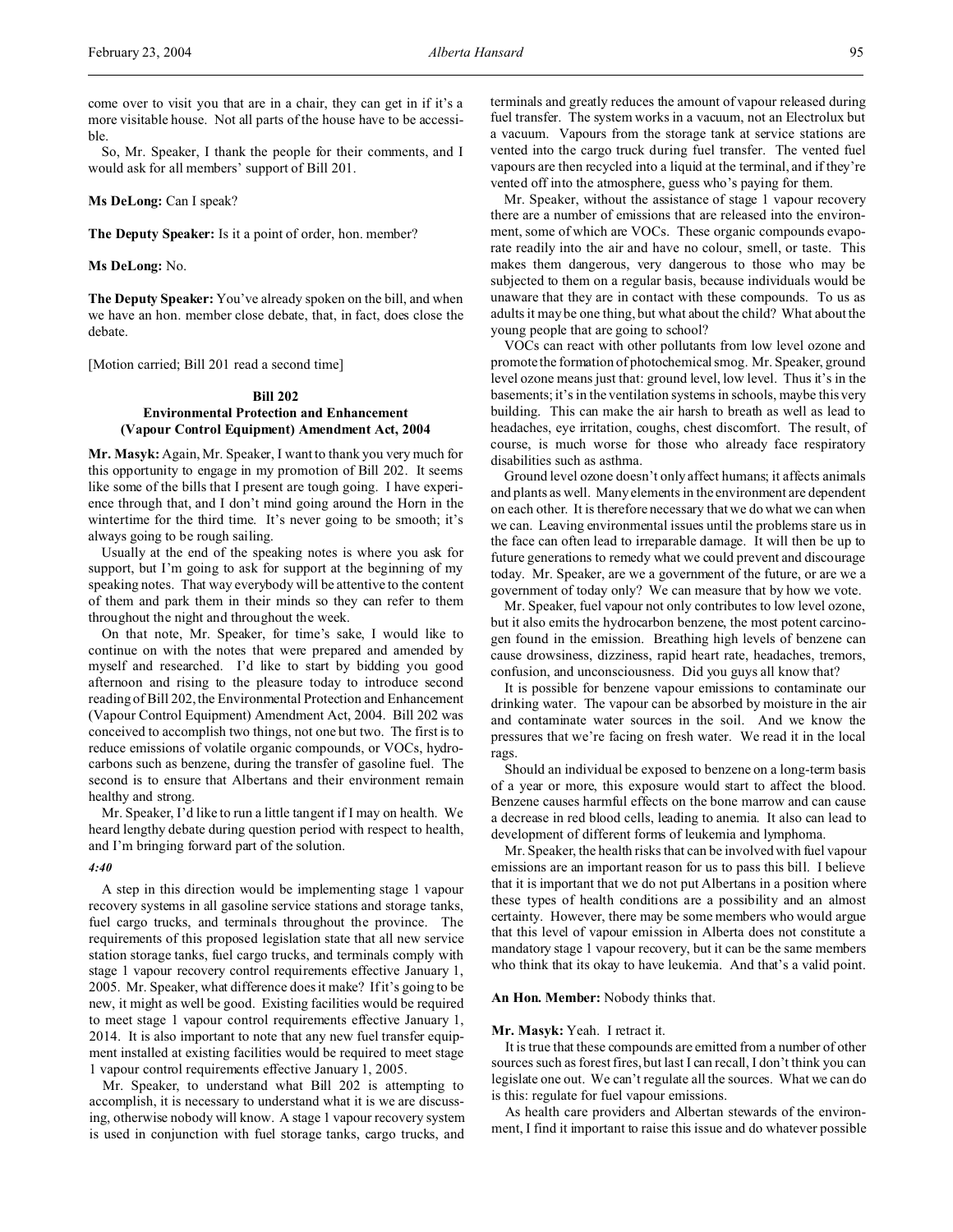to ensure that all Albertans have every opportunity to enjoy the cleanest air that we can provide. As well, as stewards of the environment it is important that we ensure that future generations will have an opportunity to enjoy it as we have.

Mr. Speaker, it is estimated that implementing stage 1 vapour recovery may cost – and this is just a guess – \$25 million. You weigh that against health and the well-being of our young people as well as our seniors. It is suggested that at those costs it could be absorbed by gasoline companies and the stations. It may reflect into higher costs, but what's one-tenth of 1 per cent? We get it anyway.

If we look at the big picture, these costs serve a larger cause. The time frame for implementing these requirements is 10 years. That's a little under \$3 million a year: maybe 2 and a half million a year. As technology moves forward and forges to another dimension, we could probably cut that by one-tenth. What's a dollar today in 10 years' time – with competition and greater technology, we know that it gets cheaper. We know that.

These gas stations replacing their steel tanks – they have an approximate lifespan of 17 years, so either way from today they're changing it, so at least they might as well put an upgraded system in. There's a good chance that a new tank will come with a stage 1 vapour recovery system already. This way, we'll just put icing on the cake and make sure that it happens.

What Bill 202 is asking is that we make a switch mandatory to ensure that this transfer of fuel in Alberta is as safe as possible for Albertans and for the environment and for our children and for our seniors. Some may view these costs as too much for return of emission reduction, but what about the price we pay for health care? What about the price we pay for the education of our young people? What about the price we pay for future Albertans if we don't protect the environment?

Alberta is growing at a rapid rate. People from other provinces and other countries want to share in the Alberta advantage that this government has fostered and created and cultivated. Mr. Speaker, everybody wants to share in the harvest, but we all have to put our best forward to contribute to the sowing. As population rises in our cities, so does the possibility for emissions becoming out of control.

In the Speech from the Throne the government committed to a 20 year plan. This plan is designed to ensure that Albertans remain strong and healthy so that future generations can enjoy the same prosperity that we have the luxury to experience. As stewards of the environment it is up to us to do what we can today to ensure that these opportunities are available to them tomorrow.

Mr. Speaker, in closing I would like to reiterate what Bill 202 would accomplish. The purpose of this legislation is to reduce the level of volatile organic compound emissions into Alberta's air resulting in a healthy environment. I would encourage everybody to bring their best foot forward and support this bill as the good stewards they are.

Thank you.

#### **The Deputy Speaker:** The hon. Member for Edmonton-Ellerslie.

**Ms Carlson:** Thank you, Mr. Speaker. It's certainly nice to see the member looking so green here today, and as his speech was progressing, I was wondering if I could now, then, also convince him to support us on Kyoto because it sounds like we're on the same wavelength.

I have to say that it's a surprise to see a bill like this, that's so green in nature, come forward from any member of the Legislature other than the Liberals, but it's a real pleasure to see it come forward from the Member for Edmonton-Norwood, and we certainly support this bill. It's a right step forward. It certainly will help to do many things: improve general health standards for people working in those

areas and green up the environment. That's the step that we need to take. I'm a little worried that this member may not have the support of his own caucus on this bill, judging from some of the comments that I've heard, but I certainly hope that that's not true and that when you take a look at it and reflect on it, the cost of good health is never too much to pay. That's one of the primary reasons you should consider supporting this bill, in addition to all of the environmental factors.

# [The Speaker in the chair]

So I urge everyone here today to speak in favour of this bill and support it when it comes to the end of second reading.

*4:50*

**The Speaker:** The hon. Member for St. Albert.

**Mrs. O'Neill:** Thank you very much, Mr. Speaker. I do rise to the challenge to speak to this bill, and indeed it is a pleasure and an honour to rise in this Assembly and join in this discussion and, I'm going to say, the debate surrounding Bill 202, the Environmental Protection and Enhancement (Vapour Control Equipment) Amendment Act, 2004, sponsored by the Member for Edmonton-Norwood.

Bill 202 would require all fuel cargo trucks, terminals, and service stations to implement stage 1 vapour recovery systems by the year 2014. It would also require that any new trucks or upgraded gas stations and terminals would have to install the systems after January 1, 2005. It's my understanding that these systems will reduce emissions of volatile organic compounds or VOCs. Stage 1 vapour recovery would capture the VOCs as well as carcinogenic hydrocarbons that are otherwise released into the air. The recovery system returns the vapours back into the truck's tank and then recycles them into liquid at the gasoline terminal.

Mr. Speaker, I acknowledge that VOCs and carcinogens present in the fuel vapour can have considerable impact on the health of our environment and our community. This vapour can produce serious health concerns if significant amounts are released into the air. I also understand the objectives of this bill, and I commend the Member for Edmonton-Norwood for his very good, strong intentions. I recognize that the member's interests inherently lie in protecting our environment and the health concerns of Albertans, and for that I applaud him. However, I do not feel that this legislation is the most appropriate manner in which to proceed in protecting our environment. Therefore, I must raise some concerns regarding the bill.

I do not believe there is anyone in this Assembly that can deny the importance of protecting our environment and certainly the health of Albertans. However, I believe we must make sound decisions that weigh the environmental impact and the economic cost. Choices should be made that best reflect Alberta's interests and will produce valuable environmental benefits. It appears that the environmental advantages are inconsequential when compared to the cost of installing this recovery system.

The implementation of stage 1 vapour recovery control in Alberta would cost approximately \$25 million for equipment installation. There may also be additional costs for maintenance, updates, and operation. As a result this initiative may force many smaller gas stations out of business. The approximate cost per station ranges between \$10,000 and \$30,000 depending on the number of service bays. Therefore, the cost of retrofitting and bringing service stations in line with the proposed regulation may be too high a burden for some small businesses to bear. While some gas stations may be forced out of business, those who carry out the retrofitting requirements may be forced to raise fuel prices to compensate for their costs, which may translate into Albertans seeing higher prices at the pumps, and I, for one, don't want to see that.